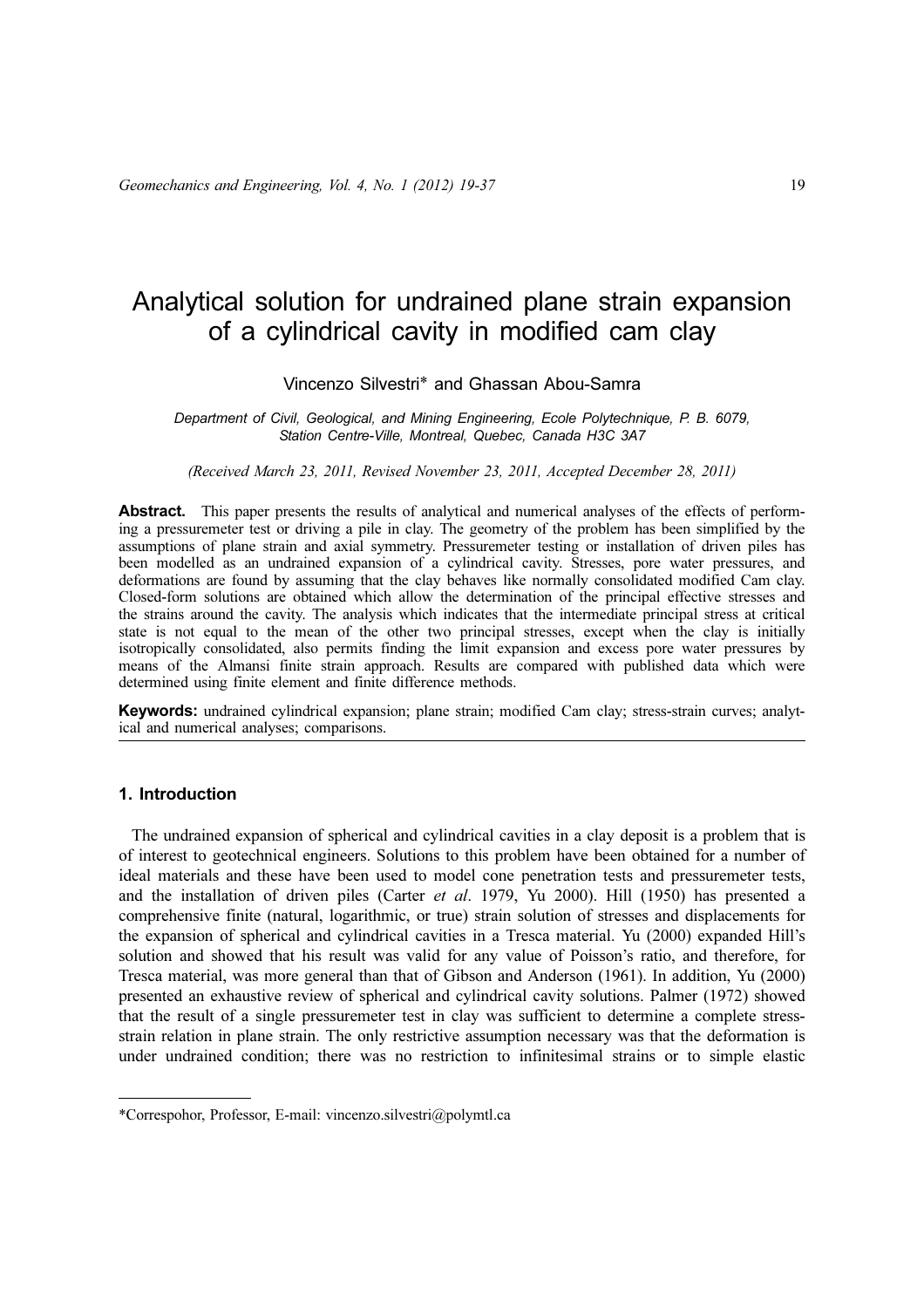perfectly plastic soils. Similar solutions were presented by Baguelin et al. (1972) and Ladanyi (1972).

The assumptions of plane strain in the vertical direction and axially symmetrical deformation considerably simplify the analysis of the expansion of a long cylindrical cavity. However, as more complex models are used to represent the soil, then the more remote becomes the possibility of obtaining closed-form solutions (Carter et al. 1979, Wood 2007). For example, the problem of the expansion of spherical and cylindrical cavities in modified Cam clay was approached up to recently, by using numerical methods, since it was thought that closed-form solutions could not be obtained (Yu 2000). However, Silvestri and Abou-Samra (2011) determined a finite strain closed-form solution for the expansion of a spherical cavity in modified Cam clay.

In the spherically symmetrical problem both the shape of the plastic boundary and the strain path are determined by symmetry alone (Hill 1950). In the special problem of the expansion of long cylindrical cavities, that is the subject of the present paper, only the shape of the plastic boundary is known before hand. The strain path for every individual particle has to be calculated, along with the stresses, step by step as the cylindrical cavity expands (Hill *et al.* 1947, Hill 1950).

In this paper, a method is presented which may be employed whenever the soil can be modelled using modified Cam clay. The first part of the paper presents existing closed-form solutions of the stress-strain relationships of modified Cam clay sheared undrained. The second part gives analytical expressions for the principal effective stresses generated during shearing in plane strain and undrained conditions. The third part presents the stresses, pore water pressures, and deformations that occur around an expanding cylindrical cavity. The analysis is applied to an example presented by Carter et al. (1979) and Randolph et al. (1979). Comparisons are made with both the elastic perfectly plastic solution of Gibson and Anderson (1961) and numerical results which were obtained by means of the finite element (Carter et al. 1979) and finite difference (Itasca 1995) methods.

## 2. Modified Cam clay

## 2.1 Soil model

Only a brief introduction of the modified Cam clay model is presented in this paper. Interested readers may refer to the textbook by Wood (2007) for an in-depth treatment. The Cam clay model requires the specification of five parameters, and values for all of them may be obtained from standard laboratory tests. These parameters are

 $\lambda$  = the slope of the isotropic virgin consolidation line in v − lnp' space;

 $\kappa$  = the slope of the isotropic swelling line in v − lnp' space;

 $\Gamma$  = the value of the specific volume for  $p' = 1$  kPa on the critical state line in  $v - lnp'$  space;

M = the slope of the stress ratio  $q/p'$  at critical state;  $M = 6\sin\phi/(3-\sin\phi')$ , with

- $\phi$ ' = friction angle of clay; and
- $G'$  = the elastic shear modulus.

In the above,  $\nu$  is the specific volume, and the mean effective stress  $p'$  and the deviator stress q are given by

$$
p' = (\sigma_1' + \sigma_2' + \sigma_3')/3 \tag{1}
$$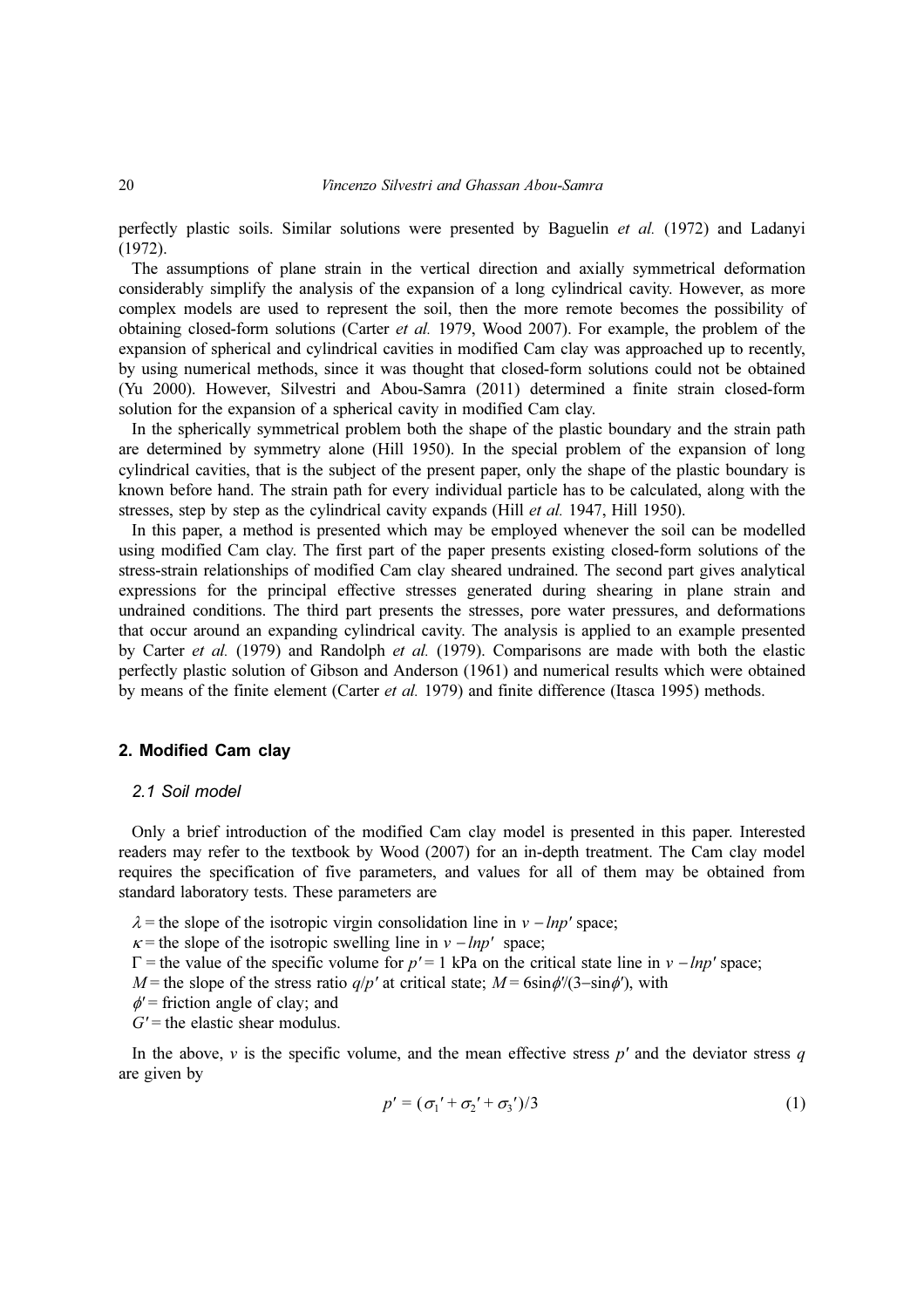$$
q = \frac{1}{\sqrt{2}} [(\sigma_1' - \sigma_2')^2 + (\sigma_2' - \sigma_3')^2 + (\sigma_3' - \sigma_1')^2]^{1/2}
$$
 (2)

where  $\sigma_1'$ ,  $\sigma_2'$ ,  $\sigma_3'$  are the effective principal stresses. In addition to the above-listed parameters, a full description of the soil requires the knowledge of the initial in situ stresses. For stress levels within the yield surface, deformations are governed by the elastic bulk modulus  $K' = vp'/\kappa$  and the shear modulus  $G' = 3(1-2\nu)K'/2(1+\nu)$ , where  $\nu' = \text{Poisson's ratio of soil skeleton. Yielding occurs}$ whenever the stresses obey the following criterion

$$
f = q^2 - M^2 p'(p_c' - p') = 0
$$
 (3)

where  $p_c'$  is a hardening parameter which defines the intersection of the current ellipsoidal yield locus and the p' axis. As the material yields and hardens, plastic flow is determined by an associated flow rule. Fig. 1 illustrates the essential features of the model. An effective stress path (ESP) obtained from a consolidated undrained triaxial test is also shown in this figure. The test begins at point A  $(p_i' = (1 + 2K_0)\sigma_{zi}/3$ ,  $q_i = (1 - K_0)\sigma_{zi}'$  and ends at point B  $(p_f' = 2^{-\Lambda}p_0', q_f = Mp'_f)$ , where  $K_0$  is the coefficient of lateral earth pressure at rest,  $\sigma_{zi}$ ' is the initial in situ vertical effective stress,  $\Lambda = (\lambda - \kappa)/\lambda$ , and  $p_0'$  defines the intersection of the effective stress path and the p' axis The equation of the effective stress path is

$$
\frac{q}{p'} = \eta = \left[ \left( \frac{p_i'}{p'} \right)^{1/\Lambda} (M^2 + \eta_i^2) - M^2 \right]^{1/2}, p' \le p_i'
$$
\n(4a)

in which  $\eta_i =$  in situ stress ratio  $q_i/p_i' = 3(1 - K_0)/(1 + 2K_0)$ . This equation may be also written as



Fig. 1 Modified Cam clay model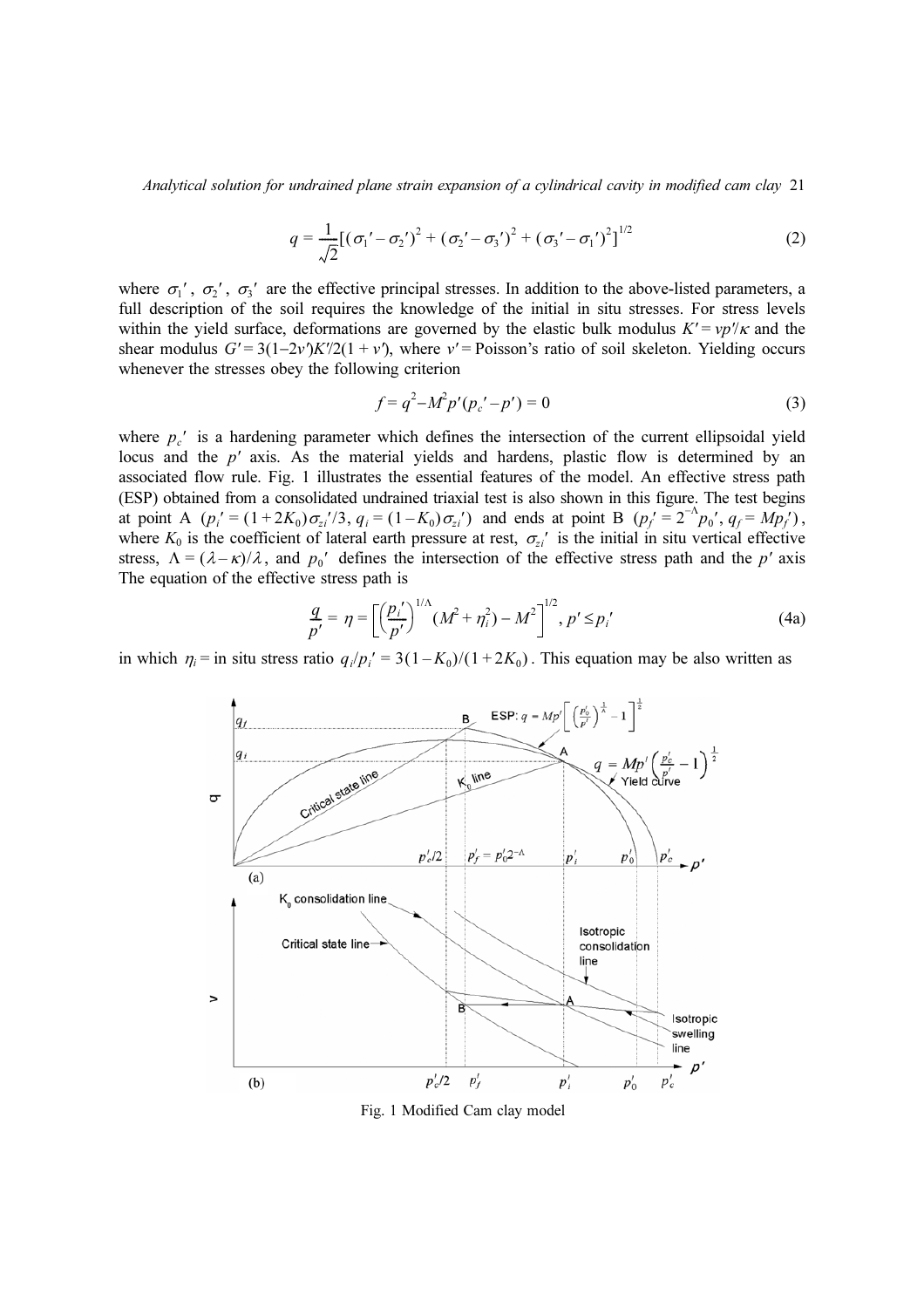$$
\frac{q}{p'} = \eta = M \left[ \left( \frac{p_o'}{p'} \right)^{1/\Lambda} - 1 \right]^{1/2}, \, p' \le p_i' \,.
$$
 (4b)

The Cam clay yield and effective stress path surfaces are assumed to be formed by rotation about the mean effective stress axis (or space diagonal  $\sigma_1' = \sigma_2' = \sigma_3'$ ) and sections through these surfaces at constant mean effective stress  $p'$  are consequently circles. It is assumed that although failure can be better approximated by a Mohr-Coulomb criterion with constant friction angle φ', than by a von Mises criterion, both pre-failure and failure responses are considered to be governed by the Cam clay expanding surfaces.

## 2.2 Deviator stress-strain relationships of modified Cam clay

Perić and Ayari (2002) obtained the deviatoric stress-strain relationship of normally consolidated Cam clay sheared undrained by combining the elastic and plastic strain components. For constant Poisson's ratio, their expression reads

$$
\varepsilon_{q} = \frac{2}{9} \left( \frac{1 + v'}{1 - 2v'} \right) \frac{k}{v} \left\{ (\eta - \eta_{i})(1 - 2\Lambda) - 2\Lambda M \left[ \tan^{-1} \left( \frac{\eta}{M} \right) - \tan^{-1} \left( \frac{\eta_{i}}{M} \right) \right] \right\}
$$

$$
+ \frac{2k\Lambda}{vM} \left\{ \tanh^{-1} \left( \frac{\eta}{M} \right) - \tanh^{-1} \left( \frac{\eta_{i}}{M} \right) - \left[ \tan^{-1} \left( \frac{\eta}{M} \right) - \tan^{-1} \left( \frac{\eta_{i}}{M} \right) \right] \right\}
$$
(5)

where  $\varepsilon_q$  = deviatoric strain =  $\sqrt{2}/3$   $[(\varepsilon_1 - \varepsilon_2)^2 + (\varepsilon_2 - \varepsilon_3)^2 + (\varepsilon_3 - \varepsilon_1)^2]^{1/2}$ , and  $\varepsilon_1$ ,  $\varepsilon_2$ ,  $\varepsilon_3$  are the finite (natural, logarithmic, or true) principal strains.

Silvestri and Abou-Samra (2009) also obtained stress-strain relationships for normally consolidated Cam clay sheared undrained for  $\eta_i = 0$  and for both constant Poisson's ratio v' and constant shear modulus G'. Their expression for constant shear modulus G' becomes

$$
\varepsilon_q = \frac{q - q_i}{3G'} + \frac{2k\Lambda}{vM} \left\{ \tanh^{-1}\left(\frac{\eta}{M}\right) - \tanh^{-1}\left(\frac{\eta_i}{M}\right) - \left[\tan^{-1}\left(\frac{\eta}{M}\right) - \tan^{-1}\left(\frac{\eta_i}{M}\right)\right] \right\} \tag{6}
$$

for the general case of  $\eta_i \neq 0$ .

Regarding the choice of the shear modulus  $G'$ , the use of a constant value (i.e., Eq. (6)) results in a conservative model (Carter et al. 1979).

## 3. Theoretical considerations

#### 3.1 Axially symmetrical stresses and deformations around the cylindrical cavity

The effective stress path in  $q - p'$  space is described by Eqs. (4). However, each principal effective stress cannot be found in general from the expressions in Eqs. (4). In order to determine these stresses, it is convenient to consider cylindrical coordinates r,  $\theta$ , z. Let the total principal stresses in the radial, tangential, and axial (vertical) directions in the medium surrounding the cavity be denoted by  $\sigma_r$ ,  $\sigma_\theta$ ,  $\sigma_z$ , the corresponding effective stresses by  $\sigma_r'$ ,  $\sigma_\theta'$ ,  $\sigma_z'$ , and the finite (natural) strains in the same directions by  $\varepsilon_r$ ,  $\varepsilon_\theta$ ,  $\varepsilon_z$ . Fig. 2 presents the idealized geometry and the stresses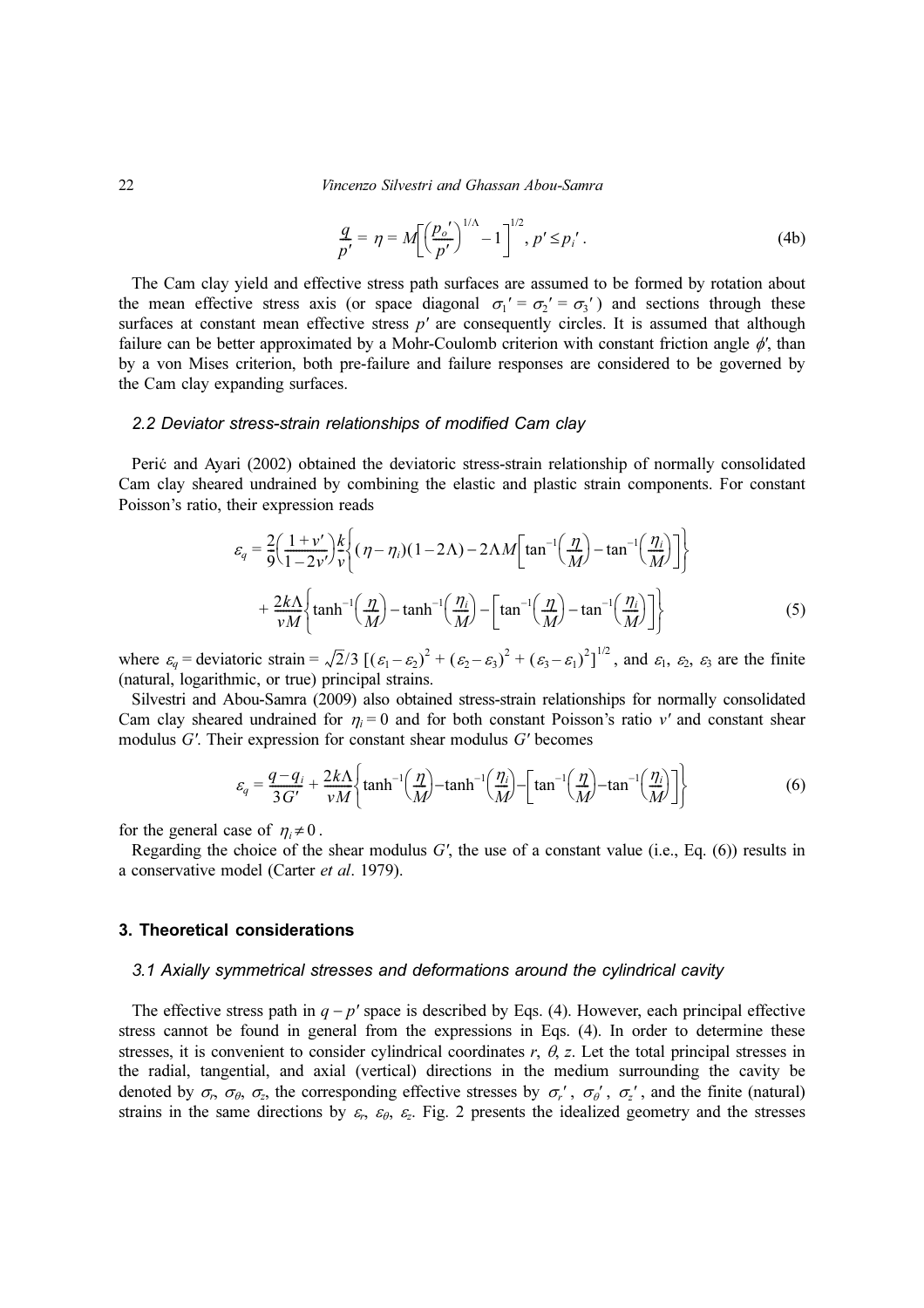

Fig. 2 Initial and current conditions around cylindrical cavity

acting in the soil around the cylindrical cavity. The initial total stresses are  $\sigma_{ri} = \sigma_{\theta i}$  and  $\sigma_{zi}$ . The corresponding initial effective stresses are  $\sigma_{ri}' = \sigma_{\theta i}' = K_0 \sigma_{zi}$  and  $\sigma_{zi}$ . The total principal strain increments  $d\varepsilon_r$ ,  $d\varepsilon_\theta$ ,  $d\varepsilon_z$  are given by the following expressions in the case of modified Cam clay

$$
d\varepsilon_r = \frac{1}{2G'(1+v')} [d\sigma_r' - v'(d\sigma_{\theta}'+d\sigma_{z}')] + d\beta \left[ \frac{M^2}{3} (2p'-p_{c}') + 3S_r \right]
$$
(7a)

$$
d\varepsilon_{\theta} = \frac{1}{2G'(1+v')}[d\sigma_{\theta}' - v'(d\sigma_{z}' + d\sigma_{r}')] + d\beta \left[ \frac{M^2}{3}(2p' - p_{c}') + 3S_{\theta} \right]
$$
(7b)

$$
d\varepsilon_z = \frac{1}{2G'(1+v')} [d\sigma_z' - v'(d\sigma_r' + d\sigma_{\theta}')] + d\beta \left[ \frac{M^2}{3} (2p' - p_c') + 3S_z \right]
$$
(7c)

where  $d\beta$  is a nonnegative proportionality factor, and  $S_r = \sigma_r' - p'$ ,  $S_\theta = \sigma_\theta' - p'$ ,  $S_z = \sigma_z' - p'$  are the deviator stresses. In addition, while the first term on the right-hand side of each equation represents the elastic strain increment, the second term refers to the plastic strain increment. The plastic strain increment components  $d\varepsilon_{ij}^p$  are found from the associated flow rule (Mendelson 1968)

$$
d\varepsilon_{ij}^P = \frac{\partial g}{\partial \sigma_{ij}^{\ \prime}} d\beta \tag{8}
$$

where g is the plastic potential which is equal to the yield function f in Eq. (3) and  $\sigma_{ij}$ ' is the effective stress tensor.

The principal effective stress increments  $d\sigma_r$ ,  $d\sigma_\theta$ , are found directly from Eqs. (7), yielding

$$
d\sigma_r' = \frac{2G'}{1 - 2v'} [(1 - v')d\varepsilon_r + v'(d\varepsilon_\theta + d\varepsilon_z)] - d\beta [K'M^2(2p' - p_c') + 6G'S_r]
$$
(9a)

$$
d\sigma_{\theta}^{\prime} = \frac{2G^{\prime}}{1 - 2v^{\prime}} [(1 - v^{\prime})d\varepsilon_{\theta} + v^{\prime} (d\varepsilon_{z} + d\varepsilon_{r})] - d\beta [K^{\prime}\hat{M}(2p^{\prime} - p_{c}^{\prime}) + 6G^{\prime}S_{\theta}]
$$
(9b)

$$
d\sigma_z' = \frac{2G'}{1 - 2v'} [(1 - v')d\varepsilon_z + v'(d\varepsilon_r + d\varepsilon_\theta)] - d\beta [K'M^2(2p' - p_c') + 6G'S_z]
$$
(9c)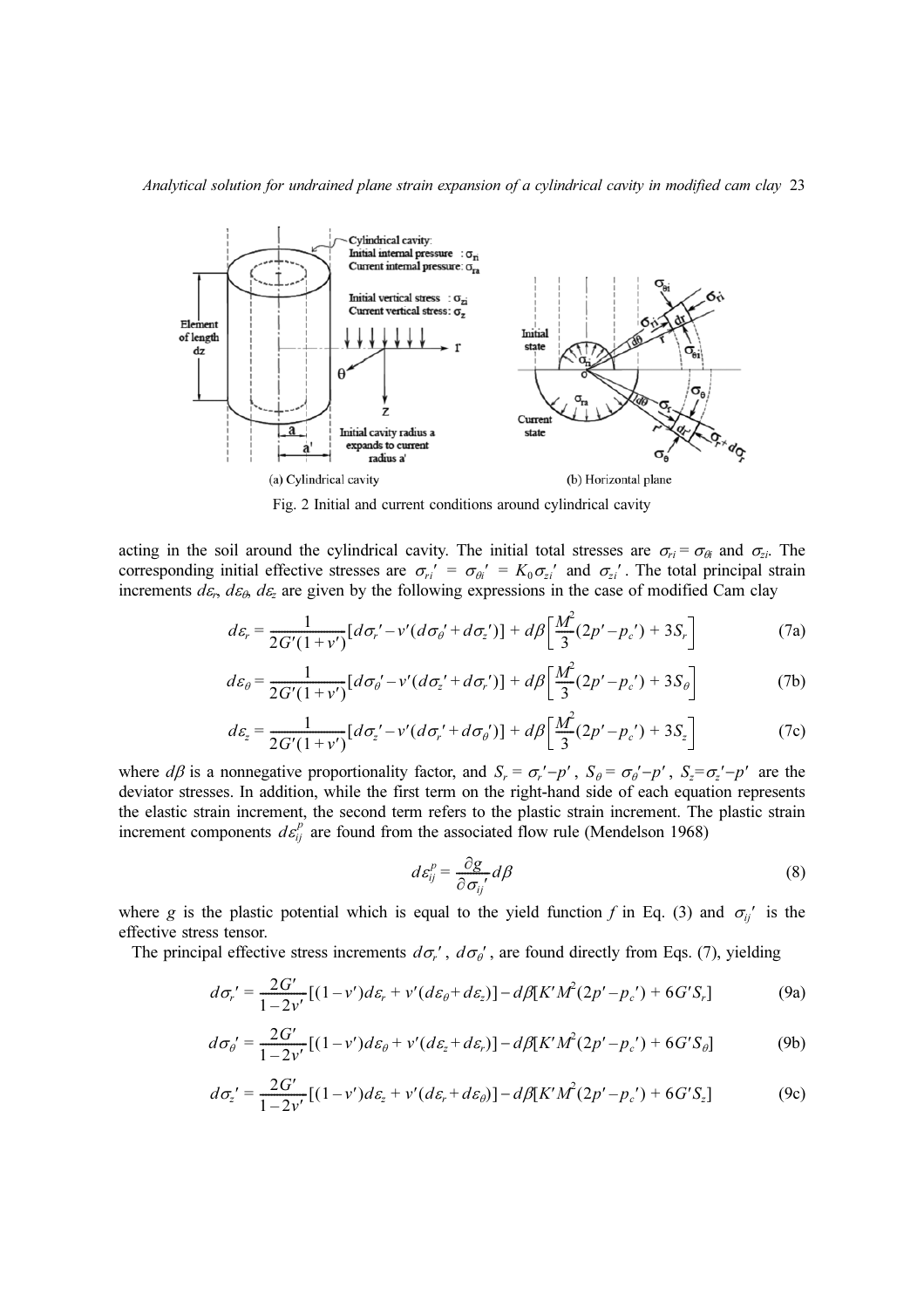where the bulk modulus  $K' = 2G'(1 + v')/3(1 - 2v')$ .

The expansion takes place in plane strain in the vertical direction (i.e.,  $d\varepsilon_z = 0$ ) and in undrained conditions (i.e.,  $d\varepsilon_r + d\varepsilon_\theta = 0$  or  $d\varepsilon_r = -d\varepsilon_\theta$ ). As a result, Eqs. (9) become

$$
d\sigma_r' = -2G'd\varepsilon_\theta - d\beta [K'M^2(2p'-p_c') + 6G'S_r]
$$
\n(10a)

$$
d\sigma_{\theta}^{\prime} = 2G'd\varepsilon_{\theta} - d\beta [K'M^{2}(2p'-p_{c}^{\prime}) + 6G'S_{\theta}]
$$
\n(10b)

$$
d\sigma_z' = -d\beta [K'M^2(2p'-p_c') + 6G'S_z]
$$
 (10c)

The proportionality factor  $d\beta$  is found by adding Eqs. (10) together, yielding

$$
d\sigma_r' + d\sigma_{\theta'}' + d\sigma_z' = 3dp' = -3d\beta[K'M^2(2p'-p_c')] \tag{11}
$$

because  $d\varepsilon_r = -d\varepsilon_\theta$ , resulting in

$$
d\beta = -\frac{dp'}{K'M^2(2p'-p_c')} \tag{12}
$$

Substitution of this expression into Eqs. (10) leads to

$$
d\sigma_r' = -2G'd\varepsilon_\theta + dp' \bigg[ 1 + \frac{6G'S_r}{K'M^2(2p'-p_c')} \bigg] \tag{13a}
$$

$$
d\sigma_{\theta}^{\prime} = 2G^{\prime}d\varepsilon_{\theta} + dp^{\prime} \left[ 1 + \frac{6G^{\prime}S_{\theta}}{K^{\prime}M^{2}(2p^{\prime} - p_{c}^{\prime})} \right]
$$
(13b)

$$
d\sigma_z' = dp' \bigg[ 1 + \frac{6G'S_z}{K'M^2(2p'-p_c')} \bigg] \tag{13c}
$$

The vertical effective stress is found from Eq. (13c). Rearrangement of this equation gives

$$
d\sigma_z' - dp' = \frac{6G'S_z dp'}{K'M^2(2p' - p_c')}
$$
 (14)

But, since  $d\sigma_z' - dp' = d(\sigma_z' - p') = dS_z$ , Eq. (14) becomes

$$
\frac{dS_z}{S_z} = \frac{6G'dp'}{K'M^2(2p'-p_c')}
$$
\n(15)

which can easily be integrated in order to determine  $S_z$  and consequently,  $\sigma_z' = S_z + p'$ . Two cases are considered

a)  $G'$  constant and  $K'$  stress dependent

Since  $K' = vp'/k$ , Eq. (15) reads

$$
\frac{dS_z}{S_z} = \frac{6G' kdp'}{vM^2 p'(2p'-p_c')}
$$
\n(16)

which, after integration, becomes

$$
S_z = S_{zi} \left[ \frac{p_i'(2p' - p_c')}{p'(2p_i' - p_c')} \right]^{\frac{6G'k}{\nu M_{p_c'}}}
$$
(17)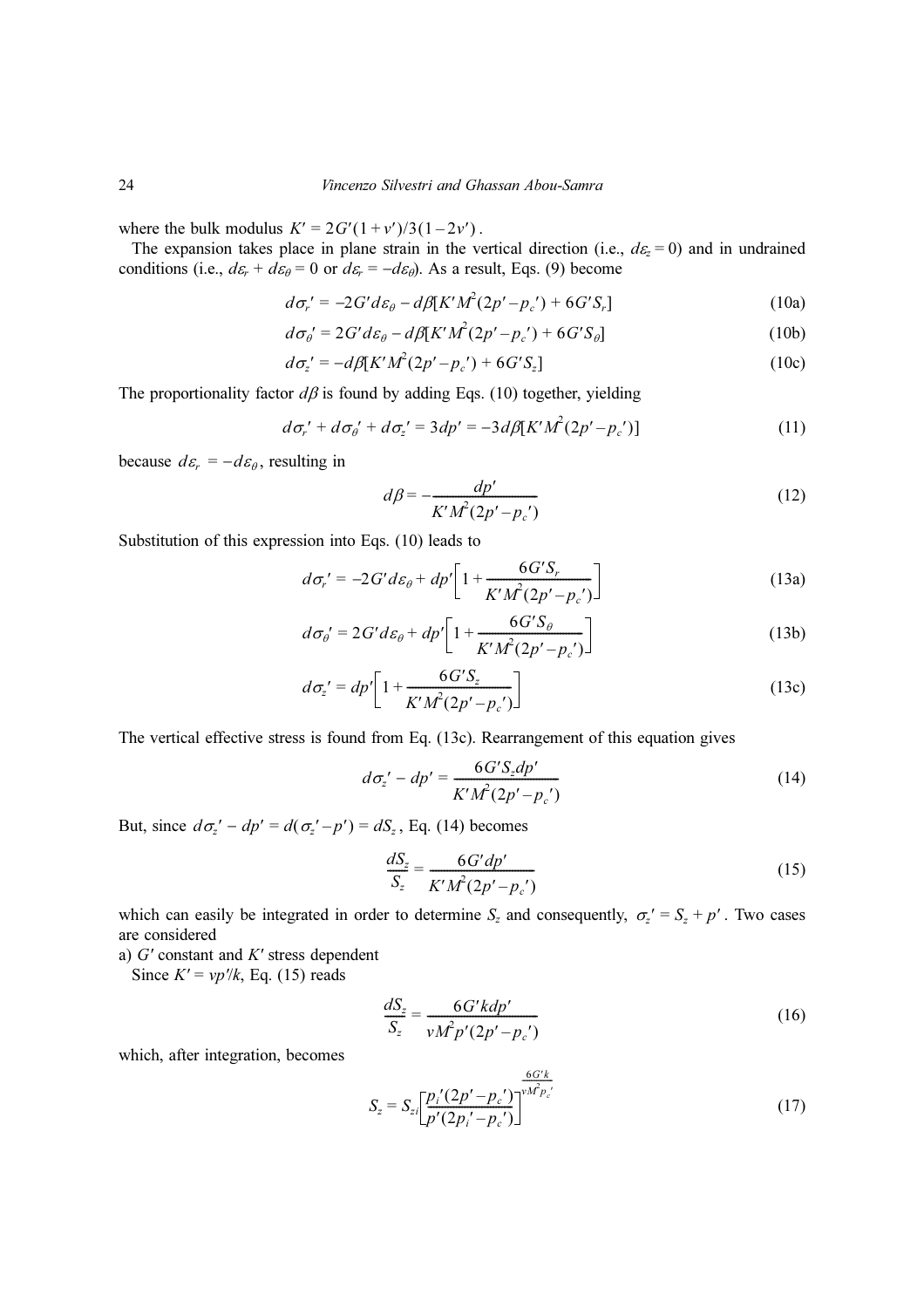where  $S_{zi} = \sigma_{zi} - p_i'$ ,  $\sigma_{zi'}$  is the initial vertical effective stress, and  $p_i' = (\sigma_{ri} + \sigma_{\theta i'} + \sigma_{zi'})/3$  is the initial mean effective stress, with  $\sigma_{ri}' = \sigma_{\theta i} = K_0 \sigma_{zi}$ ,  $\sigma_{ri}'$  and  $\sigma_{\theta i}'$  being the initial radial and tangential effective stresses, respectively, as shown in Fig. 2. As a result, the vertical effective stress  $\sigma_z' = p' + S_z$ , or  $\sigma_{ri}^{\prime} = \sigma_{\theta i}^{\prime} = K_0 \sigma_{zi}^{\prime}, \sigma_{ri}^{\prime}$  and  $\sigma_{\theta i}^{\prime}$ 

$$
\sigma_{z}' = p' + (\sigma_{zi}' - p_i') \left[ \frac{p_i'(2p' - p_c')}{p'(2p_i' - p_c')} \right]^{\frac{6G'k}{\nu M \cdot \rho_c'}} \tag{18}
$$

The effective radial and tangential stresses,  $\sigma_r'$  and  $\sigma_{\theta}$ , are determined by substituting the expression for  $\sigma_z'$  in Eqs. (1) and (2), and letting  $\sigma_1' = \sigma_r'$ ,  $\sigma_2' = \sigma_z'$ ,  $\sigma_3' = \sigma_\theta'$ . The stresses are

$$
\sigma_{r}^{\prime} = p^{\prime} - \left(\frac{\sigma_{zi}^{\prime} - p_i^{\prime}}{2}\right) \left[\frac{p_i^{\prime}(2p^{\prime} - p_c^{\prime})}{p^{\prime}(2p_i^{\prime} - p_c^{\prime})}\right]^{\frac{6G'k}{w^2 p_c^{\prime}}} + \frac{1}{2} \left\{\frac{4}{3}q^2 - 3(\sigma_{zi}^{\prime} - p_i^{\prime})^2 \left[\frac{p_i^{\prime}(2p^{\prime} - p_c^{\prime})}{p^{\prime}(2p_i^{\prime} - p_c^{\prime})}\right]^{\frac{12G'k}{w^2 p_c^{\prime}}} \right\}^{1/2}
$$
(19a)

and

$$
\sigma_{\theta}^{\prime} = p^{\prime} - \left(\frac{\sigma_{zi}^{\prime} - p_i^{\prime}}{2}\right) \left[\frac{p_i^{\prime}(2p^{\prime} - p_c^{\prime})}{p^{\prime}(2p_i^{\prime} - p_c^{\prime})}\right]^{\frac{6G'k}{W^2 p_c^{\prime}}} - \frac{1}{2} \left\{\frac{4}{3}q^2 - 3(\sigma_{zi}^{\prime} - p_i^{\prime})^2 \left[\frac{p_i^{\prime}(2p^{\prime} - p_c^{\prime})}{p^{\prime}(2p_i^{\prime} - p_c^{\prime})}\right]^{\frac{12G'k}{W^2 p_c^{\prime}}} \right\}^{1/2}
$$
(19b)

where the deviator stress  $q$  is given by either Eq. (4a) or Eq. (4b).

The maximum shear stress,  $\tau = (\sigma r' - \sigma \sigma) / 2$ , is found from Eqs. (19). It is given by

$$
\tau = \frac{1}{2} \left\{ \frac{4}{3} q^2 - 3 \left( \sigma_{zi}{}' - p_i{}' \right)^2 \left[ \frac{p_i{}'(2p' - p_c)}{p'(2p_i{}' - p_c)} \right]^{vM^2 p_c'} \right\}^{1/2}
$$
(20)

b) v' or  $G'/K'$  constant

Since  $G'/K' = 3(1-2v')/2(1+v')$ , Eq. (15) becomes

$$
\frac{dS_z}{S_z} = \frac{9(1-2v')dp'}{M^2(1+v')(2p'-p_c')}
$$
\n(21)

which, after integration, leads to

$$
S_z = S_{zi} \left( \frac{2p' - p_c'}{2p_i' - p_c'} \right)^{\frac{9}{2M^2} \left( \frac{1 - 2v'}{1 + v'} \right)}
$$
(22)

where, again,  $S_{zi} = \sigma_{zi} - p_i'$ . As a consequence, the vertical effective stress  $\sigma_z'$ , which is equal to  $p' + S_z$ , is given by

$$
\sigma_{z}' = p' + (\sigma_{zi}' - p_i') \left(\frac{2p' - p_c'}{2p_i' - p_c'}\right)^{\frac{9}{2M^2} \left(\frac{1-2v'}{1+v'}\right)}
$$
(23)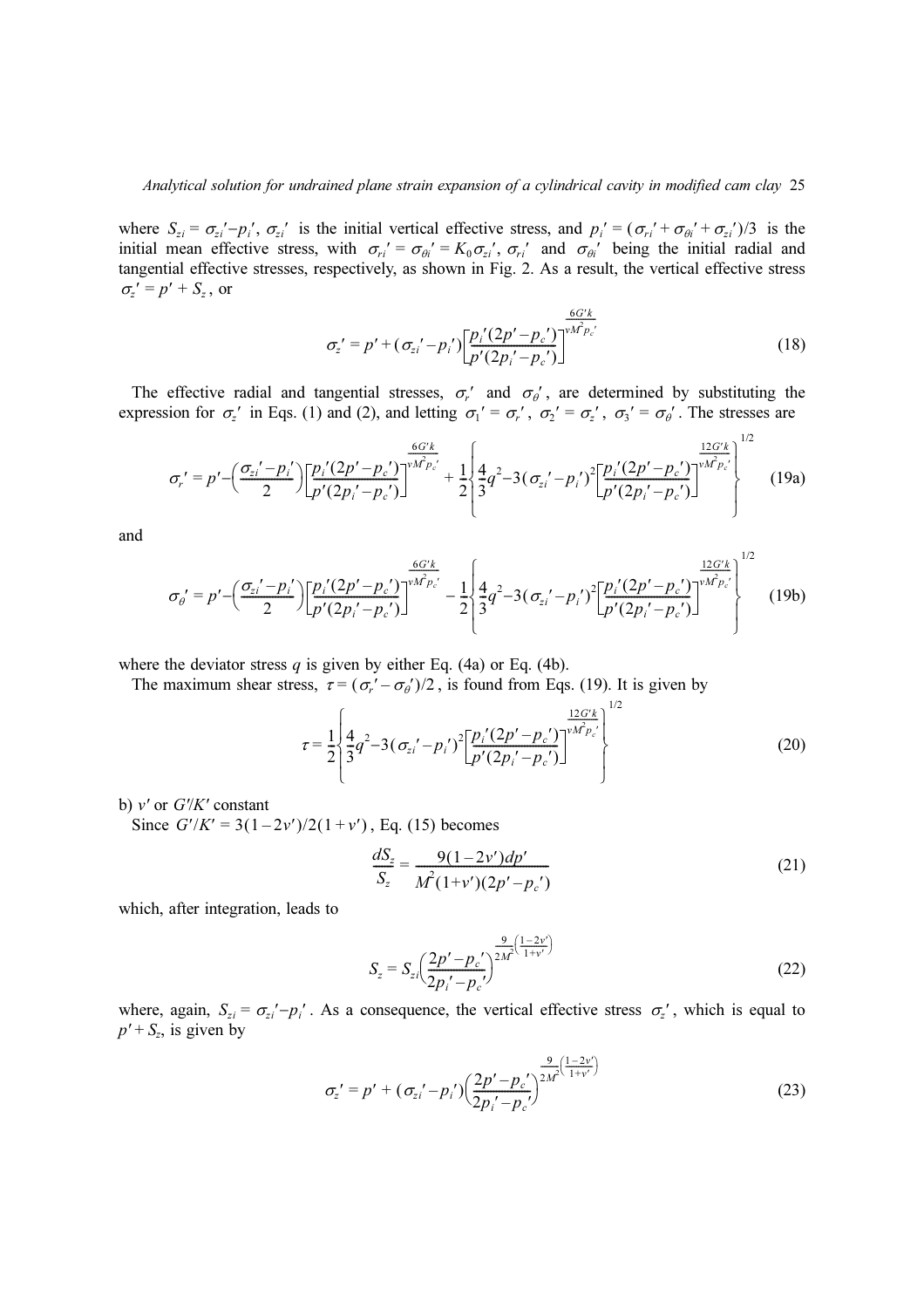Substitution of this equation into Eqs. (1) and (2) permits the determination of the remaining principal stresses,  $\sigma_r'$ ,  $\sigma_\theta'$ , as before. The stresses are

$$
\sigma_{r}^{\prime} = p^{\prime} - \left(\frac{\sigma_{zi}^{\prime} - p_i^{\prime}}{2}\right) \left(\frac{2p^{\prime} - p_c^{\prime}}{2p_i^{\prime} - p_c^{\prime}}\right)^{2M^2} + \frac{1}{2} \left\{\frac{4}{3}q^2 - 3(\sigma_{zi}^{\prime} - p_i^{\prime})^2 \left(\frac{2p^{\prime} - p_c^{\prime}}{2p_i^{\prime} - p_c^{\prime}}\right)^{2M^2} \left(\frac{1 - 2\nu^{\prime}}{1 + \nu^{\prime}}\right)\right\}^{1/2}
$$
(24a)

and

$$
\sigma_{\theta}^{\prime} = p^{\prime} - \left(\frac{\sigma_{zi}^{\prime} - p_i^{\prime}}{2}\right) \left(\frac{2p^{\prime} - p_c^{\prime}}{2p_i^{\prime} - p_c^{\prime}}\right)^{2M^2} \left(\frac{1 - 2v^{\prime}}{1 + v^{\prime}}\right) - \frac{1}{2} \left\{\frac{4}{3}q^2 - 3(\sigma_{zi}^{\prime} - p_i^{\prime})^2 \left(\frac{2p^{\prime} - p_c^{\prime}}{2p_i^{\prime} - p_c^{\prime}}\right)^{2M^2} \left(\frac{1 - 2v^{\prime}}{1 + v^{\prime}}\right)\right\}^{1/2}
$$
(24b)

where, once again, the deviator stress  $q$  is given by either Eq. (4a) or Eq. (4b).

The maximum shear stress,  $\tau = (\sigma_r' - \sigma_{\theta}')/2$ , is equal to

$$
\tau = \frac{1}{2} \left\{ \frac{4}{3} q^2 - 3(\sigma_{zi}' - p_i')^2 \left( \frac{2p' - p_c'}{2p_i' - p_c'} \right)^{\frac{9}{M^2} \left( \frac{1 - 2v'}{1 + v'} \right)} \right\}^{1/2}
$$
(25)

Remarks

Close examination of either Eq. (17) or Eq. (22) indicates that if the initial deviator stress  $S_{zi} = 0$ , which corresponds to an initial isotropic stress state, with  $\sigma_{ri}' = \sigma_{\theta i}' = \sigma_{zi}' = p_i'$ , or  $K_0 = 1$ , then the current deviator stress  $S_z$  is also zero and, consequently,  $\sigma_z' = p'$ . Thus,  $\sigma_z' = 0.5(\sigma_r' + \sigma_{\theta}')$ throughout the shearing process, because  $(\sigma_r' + \sigma_{\theta}') = 3p' - \sigma_z' = 3\sigma_z' - \sigma_z' = 2\sigma_z'$ . The principal stresses  $\sigma_r'$ ,  $\sigma_{\theta}$ ',  $\sigma_z'$  may be found either from Eqs. (23) and (24) by noting that  $(\sigma_{zi}' - p_i') = 0$ , or directly from the equation of the effective stress path (i.e., either Eq. (4a) or Eq. (4b)), for  $p_i' = p_0'$ . Indeed, since  $\sigma_z' = 0.5(\sigma_r' + \sigma_\theta')$ , the shear stress  $\tau$  equals  $q/\sqrt{3}$  from Eq. (2). Also, the mean effective stress  $\sigma_{m}^{\prime} = 0.5(\sigma_{r}^{\prime} + \sigma_{\theta}^{\prime}) = p^{\prime}$  from Eq. (1). Thus, the principal effective stresses can be determined throughout the shearing process from the following expressions

$$
\sigma_r' = p' + q/\sqrt{3} \tag{26a}
$$

$$
\sigma_{\theta}^{\prime} = p^{\prime} - q/\sqrt{3} \tag{26b}
$$

$$
\sigma_z' = p' \tag{26c}
$$

In addition, the principal effective stresses at critical state are given by

$$
\sigma_{rf}' = [(\sqrt{3}/M) + 1]S_u \tag{27a}
$$

$$
\sigma_{\theta'} = [(\sqrt{3}/M) - 1]S_u \tag{27b}
$$

$$
\sigma_{zf}^{\prime} = (\sqrt{3}/M)S_u \tag{27c}
$$

where the undrained shear strength  $Su = (\sigma_{rf}' - \sigma_{\theta f})/2 = q_f / \sqrt{3}$  and  $q_f = p_f' M = 2^{-\Lambda} p_0' M$ . It should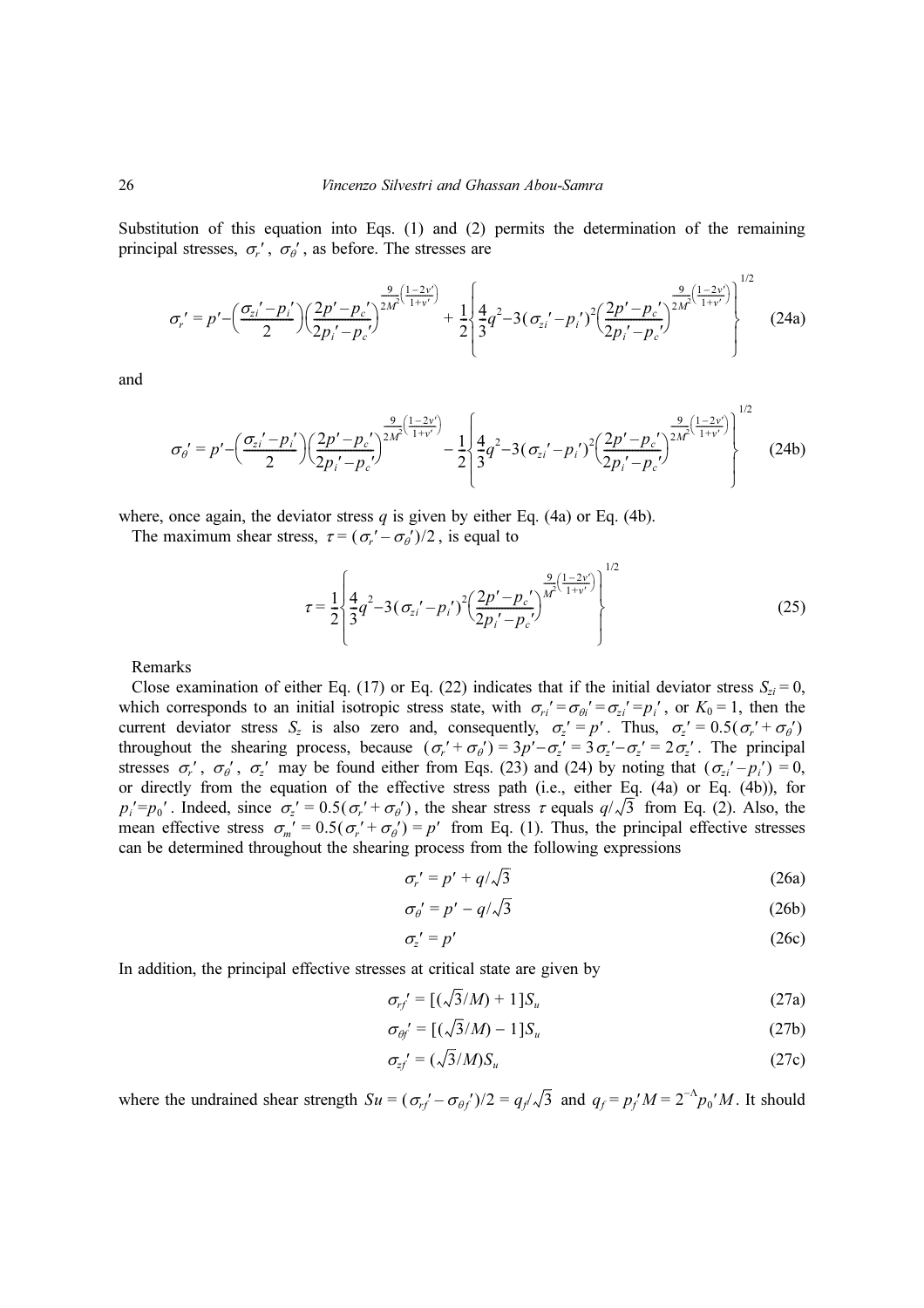be stressed that Eqs. (26) and 27 are valid only for the case of  $K_0 = 1$ .

## 3.2 Maximum shearing strains

The maximum shearing strain  $\gamma = |\varepsilon_r - \varepsilon_\theta| = 2\varepsilon_\theta$ , because  $\varepsilon_z = 0$  and  $\varepsilon_r = -\varepsilon_\theta$  in plane strain and undrained conditions.

Initial anisotropic stress state  $(K_0 \neq 1)$ 

The shearing strain  $\gamma$  is determined by summation or integration of the strain increment de- $(=-d\varepsilon_{\theta})$  in Eq. (10a) or Eq. (10b). The result is

a) For  $G'$  constant and  $K'$  stress dependent,

$$
\gamma = \frac{\tau}{G'} - \frac{6k}{vM^2} \int_{p_i'}^{p'} \frac{\tau dp'}{p'(2p' - p_c')}
$$
 (28a)

where the shear stress  $\tau$  is given by Eq. (20). Note also that  $dp'$  is negative in Eq. (28a), since  $p'$ decreases during shearing. The derivation of Eq. (28a) is shown in the appendix.

b) For  $v'$  or  $G'/K'$  constant,

$$
\gamma = \frac{2(1+v')k}{3(1-2v')v} \int_0^{\tau} \frac{d\tau}{p'} - \frac{6k}{vM^2} \int_{p'_i}^{p'} \frac{\tau dp'}{p'(2p'-p'_i)} \tag{28b}
$$

where the shear stress  $\tau$  is given by Eq. (25). Again, the increment dp' is negative in Eq. (28b). The derivation of Eq. (28b) is also shown in the appendix.

Initial isotropic stress state  $(K_0 = 1)$ 

As mentioned previously, the vertical effective stress  $\sigma_z'$  is always equal to  $0.5(\sigma_r' + \sigma_\theta')$  or to p' in this case (See Eq. (26c)). The shear stress from Eqs. (26a) and (26b). The shearing strain  $\gamma = |\varepsilon_r - \varepsilon_\theta| = \sqrt{3 \varepsilon_q}$ , since  $\varepsilon_z = 0$  and  $\varepsilon_r = -\varepsilon_\theta$ . Thus, Eqs. (5) and (6) allow to obtain in closed form the corresponding shear stress-shear strain relationships. These are

a) For  $G'$  constant and  $K'$  stress dependent,

$$
\gamma = \frac{\tau}{G'} + \frac{2\sqrt{3}k\Lambda}{\nu M} \left[ \tanh^{-1}\left(\frac{\sqrt{3}\,\tau}{\sigma_m'M}\right) - \tan^{-1}\left(\frac{\sqrt{3}\,\tau}{\sigma_m'M}\right) \right]
$$
(29a)

and

b) For  $v'$  or  $G'/K'$  constant,

$$
\gamma = \frac{2\sqrt{3}}{9} \frac{(1+\nu')}{(1-2\nu')} \frac{k}{\nu} \left[ \frac{\sqrt{3}\,\tau}{\sigma_{m'}} (1-2\Lambda) + 2\Lambda M \tan^{-1} \left( \frac{\sqrt{3}\,\tau}{\sigma_{m'} M} \right) \right] + \frac{2\sqrt{3}\,k\Lambda}{\nu M} \left[ \tanh^{-1} \left( \frac{\sqrt{3}\,\tau}{\sigma_{m'} M} \right) - \tan^{-1} \left( \frac{\sqrt{3}\,\tau}{\sigma_{m'} M} \right) \right] \tag{29b}
$$

where the shear stress  $\tau = q/\sqrt{3}$  and the mean effective stress  $\sigma_{m'} = (\sigma_{r'} + \sigma_{\theta'})/2 = \sigma_{z'} = p'$ .

## 3.3 Total radial stress and excess pore pressures

As strains of finite magnitude are considered in the analysis, it will be in order to distinguish the distance  $r$  of a point in the unstrained condition in the medium surrounding the cylindrical cavity and the corresponding distance r' of the same material element in the strained condition, similarly the cavity radius  $a$  before, and  $a'$  after the distortion has occurred.

The finite (natural, logarithmic, or true) tangential strain  $\varepsilon_{\theta}$  is given by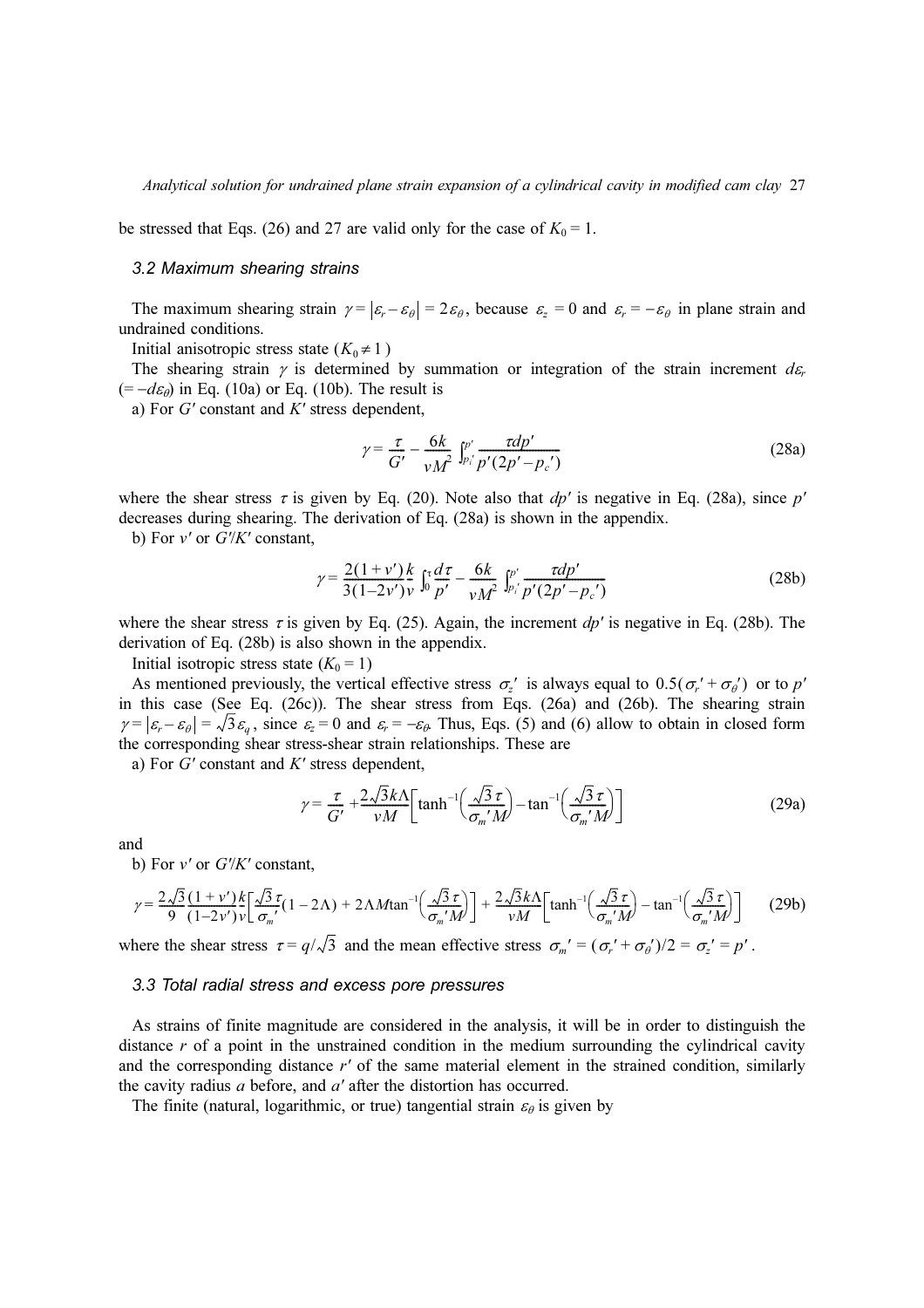$$
\varepsilon_{\theta} = \ln\left(\frac{r'}{r}\right) = \frac{1}{2}\ln\left(\frac{r'}{r}\right)^2\tag{30}
$$

Consequentely, the maximum shearing strain  $\gamma$ , which equals  $2\varepsilon_{\theta}$ , becomes

$$
\gamma = \ln\left(\frac{r'}{r}\right)^2\tag{31}
$$

Since the expansion takes place in undrained and plane strain conditions, the following relation

$$
a^{2} - a^{2} = r^{2} - r^{2}
$$
 (32)

holds among the radii. The equation of equilibrium

$$
\gamma' \frac{d\sigma_r}{dr'} = -(\sigma_r - \sigma_\theta) = -2\,\tau\tag{33}
$$

leads to (See, for example, Nadai 1950 and Yu 2000)

$$
d\sigma_r = \frac{\tau d\gamma}{e^{\gamma} - 1} \tag{34}
$$

because  $2dr'/r' = -d\gamma(e^{\gamma}-1)$  from Eqs. (31) and (32). The total radial stress  $\sigma_r$  is determined by integration of Eq. (34), resulting in

$$
\sigma_r = \int_0^r \frac{\tau d\gamma}{e^{\gamma} - 1} + \sigma_{ri} \tag{35a}
$$

At the cavity interface, the radial stress  $\sigma_{ra}$  is given by

$$
\sigma_{ra} = \int_0^r \frac{\tau d\gamma}{e^{\gamma} - 1} + \sigma_{ri} \tag{35b}
$$

where  $\sigma_{ri} = \sigma_{ri} + u_0$ , with  $u_0$  = initial pore water pressure, and  $\gamma_a = ln(a'/a)^2$  is the cavity shear strain. Eq. (35) must be evaluated numerically because the function  $\tau/(e^{7}-1)$  is complex. The total tangential stress  $\sigma_{\theta}$  is obtained by subtracting  $2\tau$  from the total radial stress  $\sigma_{r}$ .  $\sigma_{ri} = \sigma_{ri}' + u_0$ , with  $u_0$  = initial pore water pressure, and  $\gamma_a = ln(a'/a)^2$  $\tau/(e^{\gamma}-1)$ 

Although the finite (natural) strain theory is particularly attractive because of its physical interpretation, prediction of the limit expansion pressure is not possible, for the upper limit of the integral in Eq. (35b) must be extended to infinity. In such case, another strain definition has to be used in order to form strain tensors and express the rheological properties of the material (Baguelin et al. 1978). In particular, the Almansi (or Euler) strains can be employed. The Almansi tangential strain  $\alpha$  which is defined as

$$
\alpha = \frac{1}{2} \left( \frac{{r'}^2 - {r^2}}{r'} \right) \tag{36}
$$

becomes

$$
\alpha_0 = \frac{1}{2} \left( \frac{a'^2 - a^2}{a'^2} \right) \tag{37}
$$

at the wall of the cavity.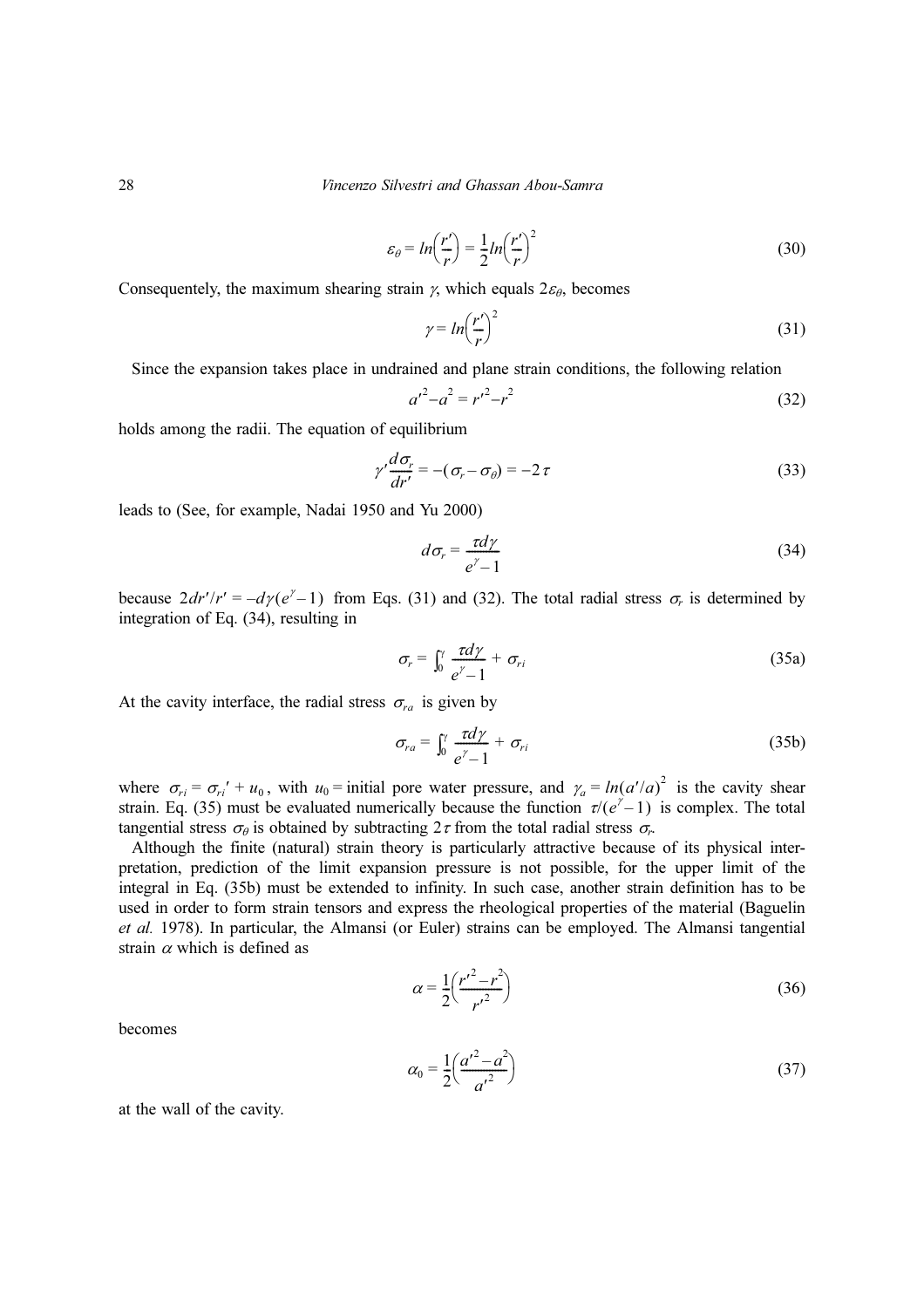Combining Eqs. (32) and (37) shows that the shear strain  $\gamma = ln[1/(1-2\alpha)]$ . Consequently, Eqs. (35) become

$$
\sigma_r = \int_0^\alpha \frac{\tau d\alpha}{\alpha} + \sigma_{ri} \tag{38a}
$$

and

$$
\sigma_{ra} = \int_0^{\alpha_0} \frac{r d\alpha}{\alpha} + \sigma_{ri} \tag{38b}
$$

because  $d\gamma(e^{\gamma}-1) = d\alpha/\alpha$ . The limit expansion pressure  $\sigma_{rf}$  is found from Eq. (38b), by simply extending the upper limit  $\alpha_0$  of the integral to 0.5. Indeed, Eq. (37) indicates that  $\alpha_0 = 0.5$  for  $a'/a = \infty$ . In such case the shearing strain  $\gamma_a$  mobilized at the cavity interface is also equal to infinity.

The limit pore pressure  $u_f$  may be found by substracting the radial effective stress at critical state  $\sigma_{rf}$ ' from the limit expansion pressure  $\sigma_{rf}$ .

Remarks

a) Initial isotropic stress state  $(K_0 = 1)$ 

As discussed previously, the principal effective stresses  $\sigma_r'$ ,  $\sigma_{\theta}$ ,  $\sigma_z'$  can be found directly from the equation of the effective stress path in  $q - p'$  plane, because  $\sigma_z' = 0.5(\sigma_r' + \sigma_{\theta}') = p'$ . The shear stress  $\tau = (\sigma_r' - \sigma_\theta')/2 = q/\sqrt{3}$ . As for the shearing strain  $\gamma$ , it is given directly by Eqs. (29). Consequently, the radial stresses  $\sigma_r$  and  $\sigma_{ra}$  are obtained by substitution of the values of  $\tau$  and  $\gamma$  in Eqs. (35). It should be again noted that evaluation of the radial stresses must be carried out numerically.  $\sigma_z' = 0.5(\sigma_r' + \sigma_\theta') = p'$  $\tau = (\sigma_r' - \sigma_\theta')/2 = q/\sqrt{3}$ 

b) Finite strain approach

As mentioned above, the Almansi finite strain approach was used to obtain the limit expansion pressure by simply extending the upper limit  $\alpha_0$  of the integral in Eq. (38b) to  $\alpha_0 = 0.5$ . The finite (natural, logarithmic, or true) strain approach expressed by Eq. (35b) could also have been used, except that the upper limit  $\gamma_a$  of the integral would have had to be extended to  $\gamma_a = \infty$ . This could have resulted in difficulties for the numerical evaluation of the integral in Eq. (35b). However, because Eqs. (35b) and (38b) are equivalent they yield the same result, except that Eq. (38b) is more easily amenable to numerical integration.

The shear strain  $\gamma$  used in the present study is based upon the finite (natural, logarithmic, or true) strain approach, as expressed by Eq. (31). Because this approach is related to that of the Almansi strain (i.e., Eq. (36)), it was quite simple to derive Eqs. (38) from Eqs. (35).

Concerning the Almansi strain approach used to obtain the limit expansion pressure, it was also employed by Baguelin *et al.* (1978) for the analysis of the pressuremeter test in clay, and by De Souza Coutinho (1990) for the analysis of the expansion of cylindrical cavities in sand.

Yu (2000) used the natural strain approach for the numerical analysis of the expansion of a cylindrical cavity in London clay, which was modelled as modified Cam clay. However, in his analysis, the vertical effective stress  $\sigma_z'$  was obtained from the other two stress components  $\sigma_r'$ and  $\sigma_{\theta}$ ', by using the plane strain condition in the vertical direction. This condition requires both the elastic and plastic vertical strain increments to be zero.

As for Gibson and Anderson (1961), they used the small (engineering) strain approach for the elastic phase of the deformation, and the Almansi strain approach for the plastic phase of deformation. Finally, Palmer (1972) used the Almansi strain approach throughout the expansion process.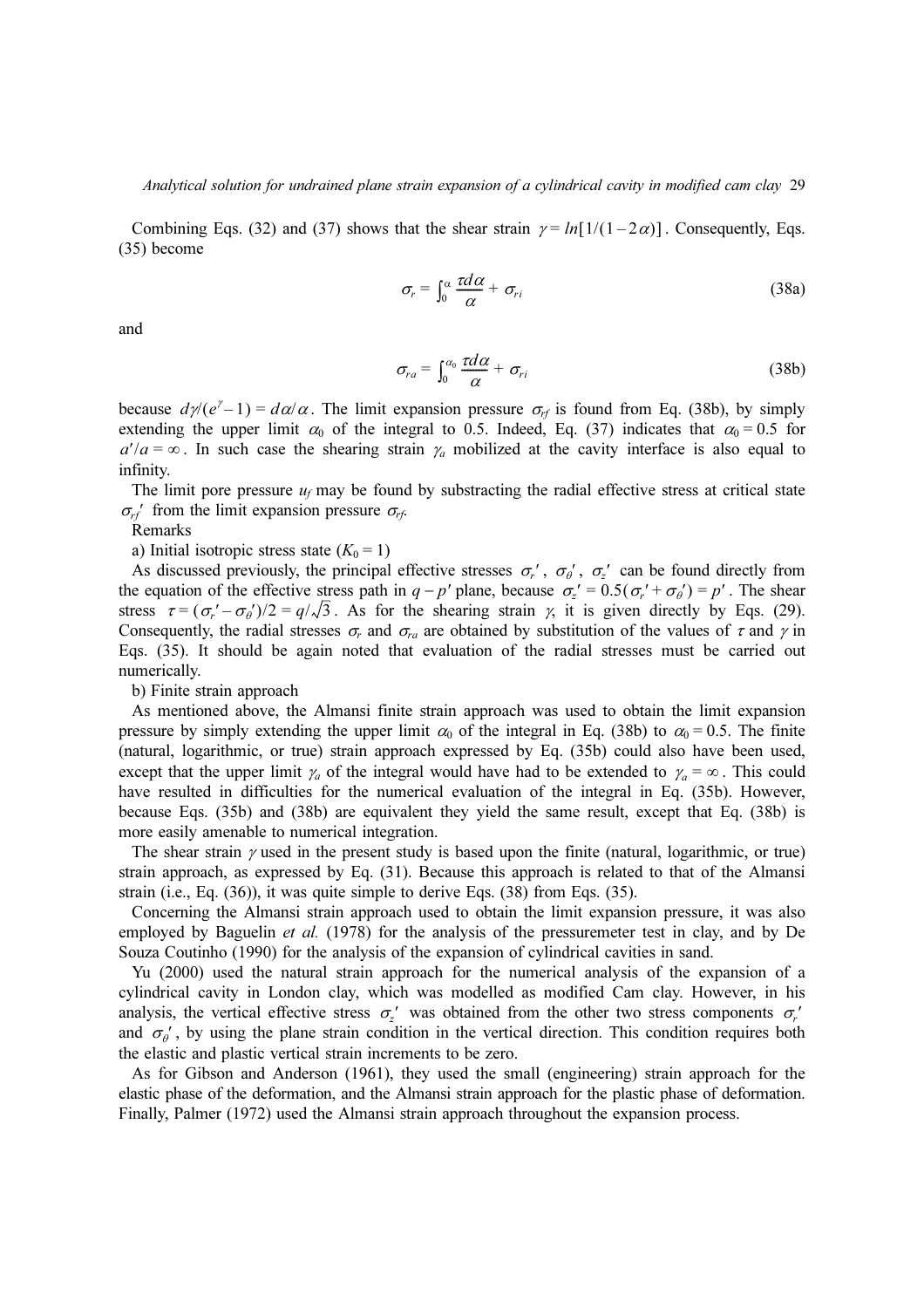## 4. Application and comparison

The method developed in the previous sections was applied to the problem analysed by Carter et al. (1979) and Randolph et al. (1979). The results are compared firstly with those reported by these authors which were obtained by means of the finite element method, and secondly with those reported by Itasca (1995) which were determined using the finite difference method.

Carter et al. (1979) and Randolph et al. (1979) considered the plane strain expansion of a cylindrical cavity in remoulded Boston Blue clay, which was modelled as modified Cam clay. The soil properties were:  $v = 2.16$ ,  $K_0 = 0.55$ ,  $\sigma_{ri} = \sigma_{\theta i} = 1.65 S_u$ ,  $\sigma_z = 3S_u$ , initial pore water pressure  $u_0 = 0$ ,  $M = 1.2$  (or  $\phi' = 30^{\circ}$ ),  $\lambda = 0.15$ ,  $\kappa = 0.03$ ,  $\Lambda = (\lambda - \kappa)/\lambda = 0.8$  and  $G' = 74S_u$  with  $S_u$  = undrained shear strength.  $\sigma_{ri}^{\prime} = \sigma_{\theta i}^{\prime} = 1.65 S_u, \ \sigma_z^{\prime} = 3 S_u$ 

For illustration purposes, the in situ effective normal stresses in the present study were given the values,  $\sigma_{zi'}$  = 300 kPa,  $\sigma_{ri'} = \sigma_{\theta i'}$  = 165 kPa, yielding  $p_i' = (1 + 2K_0)\sigma_{zi}/3 = 210$  kPa,  $S_{zi} = \sigma_{zi} - p_i'$ = 90 kPa,  $q_i = (1 - K_0) \sigma_{zi}$ ′ = 135 kPa and  $\eta_i = q_i/p_i' = 0.643$ .

The effective stress path in  $q - p'$  plane is shown in Fig. 3. The hardening parameter  $p_c'$  is found to be 270 kPa The parameter  $p_0'$  equals 257 kPa. The effective stress path begins at  $p_i' = 210$  kPa,  $q_i = 135$  kPa and ends at  $p_f' = 2^{-4} p_0' = 147.6$  kPa,  $q_f = M p_f' = 177.1$  kPa. The undrained shear strength  $S_u$  would be equal to  $q_f / \sqrt{3}$  or 102.3 kPa, if and only if one retained the assumption that  $\sigma_{zf}^{\prime} = 0.5 (\sigma_{rf}^{\prime} + \sigma_{\theta f}^{\prime})$ , with  $\sigma_{rf}^{\prime}$ ,  $\sigma_{zf}^{\prime}$ ,  $\sigma_{\theta f}^{\prime}$  being the principal effective stresses at critical state.  $p_0'$  equals 257 kPa. The effective stress path begins at  $p_i'$  $p_f' = 2^{-\Lambda} p_0' = 147.6 \text{ kPa}, q_f = M p_f'$ 

For direct comparison with the results obtained by Carter et al. (1979) and Randolph et al. (1979), the shear modulus G' was taken equal to 74  $S_u$  or 74  $\times$  102.3 = 7570 kPa. Eqs. (18) and (19) were used to obtain the principal effective stresses  $\sigma_z'$ ,  $\sigma_r'$ ,  $\sigma_{\theta}$ . For example, let it be required to



Fig. 3 Yield curve and effective stress path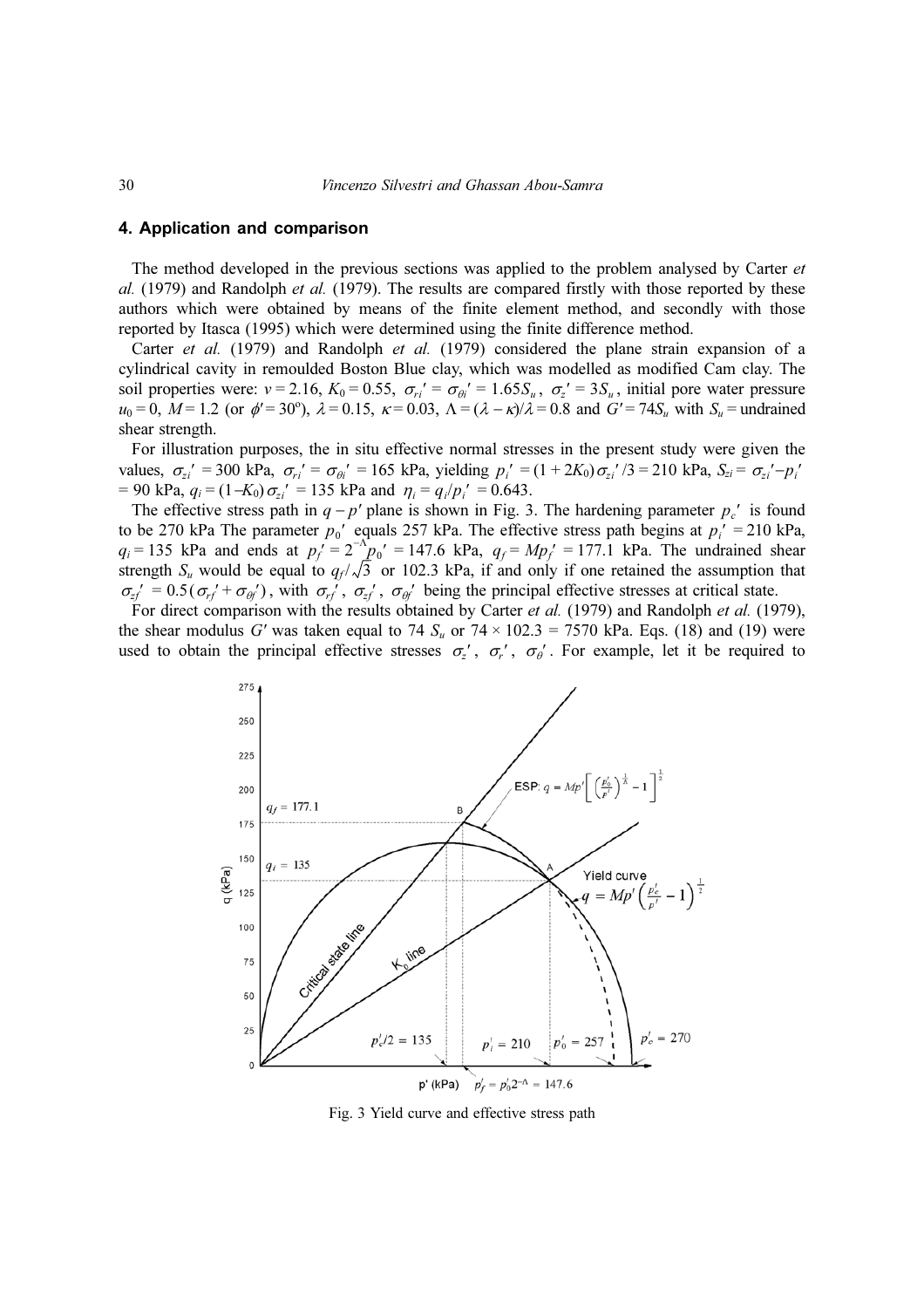

Fig. 4 Effective stress paths on  $\pi$ -plane

determine these stresses when  $p' = 180$  kPa and  $q = 161.7$  kPa. Application of Eq. (18) gives  $\sigma_z' =$ 230.5 kPa for  $S_{zi} = \sigma_{zi} - p_i' = 90$  kPa,  $M = 1.2$ ,  $v = 2.16$ ,  $k = 0.03$ ,  $p_c' = 270$  kPa, and  $p_i' = 210$  kPa. Eqs. (19) result in  $\sigma_r' = 237.3$  kPa and  $\sigma_{\theta} = 72.3$  kPa. In addition, the shear stress  $\tau = (\sigma_r' - \sigma_{\theta}')/2$ = 82.5 kPa from Eq. (20). Also, the principal stresses at critical state are  $\sigma_{rf}$  = 245.2 kPa,  $\sigma_{z}$ <sup>'</sup> = 156.5 kPa, and  $\sigma_{\theta}$ <sup>'</sup> = 41.2 kPa, leading to  $\tau_f = (\sigma_{rf}' - \sigma_{\theta}$ ')/2 = 102.0 kPa, as also postulated by Carter *et al.* (1979) on the basis of  $S_u = q_f / \sqrt{3}$ . The vertical effective stress  $\sigma_{zf}$  is found to be equal to  $0.55(\sigma_{rf} + \sigma_{\theta f})$ , which is different from the commonly assumed value of  $0.5(\sigma_{rf} + \sigma_{\theta f})$ , encountered in ideal plasticity. Furthermore, the factor which multiplies the sum  $(\sigma_{rf}^{\prime}+\sigma_{\theta f}^{\prime})$ depends on the in situ stress state: the lower the value of  $K_0$ , the higher the value of this factor, as shown next.

By normalizing the principal effective stresses with respect to the corresponding value of  $p'$ , it becomes possible to draw the effective stress path on the  $\pi$ -plane, that is, the plane which is perpendicular to the space diagonal  $(\sigma_r' = \sigma_{\theta}' = \sigma_z')$ , as shown in Fig. 4. The coordinates x, y used to draw the path are given by (See, for example, Mendelson 1968)

$$
x = \frac{\sigma_r' - \sigma_{\theta}'}{\sqrt{2}p'}\tag{39a}
$$

$$
y = \frac{2\sigma_z' - \sigma_{\theta} - \sigma_r'}{\sqrt{6}p'}
$$
 (39b)

The effective stress path begins at point A ( $x = 0$ ,  $y = 0.525$ ), corresponding to  $\sigma_r' = \sigma_\theta' = 165$  kPa,  $\sigma_{zi'}$  = 300 kPa, and  $p_i'$  = 210 kPa. It ends at point B (x = 0.977, y = 0.074) for  $\sigma_{rf'}$  = 245.2 kPa,  $\sigma_{zf}$ ' = 156.5 kPa,  $\sigma_{\theta}$ ' = 41.2 kPa, and  $p' = p_f'$  = 147.6 kPa. Also  $\tau_f = \sigma_{rf'} - \sigma_{\theta f}$ ' /2 = 102.0 kPa.

An effective stress path which begins at an isotropic stress state represented by  $\sigma_{ri}' = \sigma_{\theta i}' = \sigma_{zi}' = p_i' = p_0'$ = 257 kPa (i.e., for  $K_0 = 1$ ), is also shown in Fig. 4. The path begins at point  $A'(x = 0, y = 0)$  and ends at point  $B'(x = 0.98, y = 0)$  corresponding to  $\sigma_{rf}' = 249.9$  kPa,  $\sigma_{zf}' = p_f' = 147.6$  kPa, and  $\sigma_{\theta f}' =$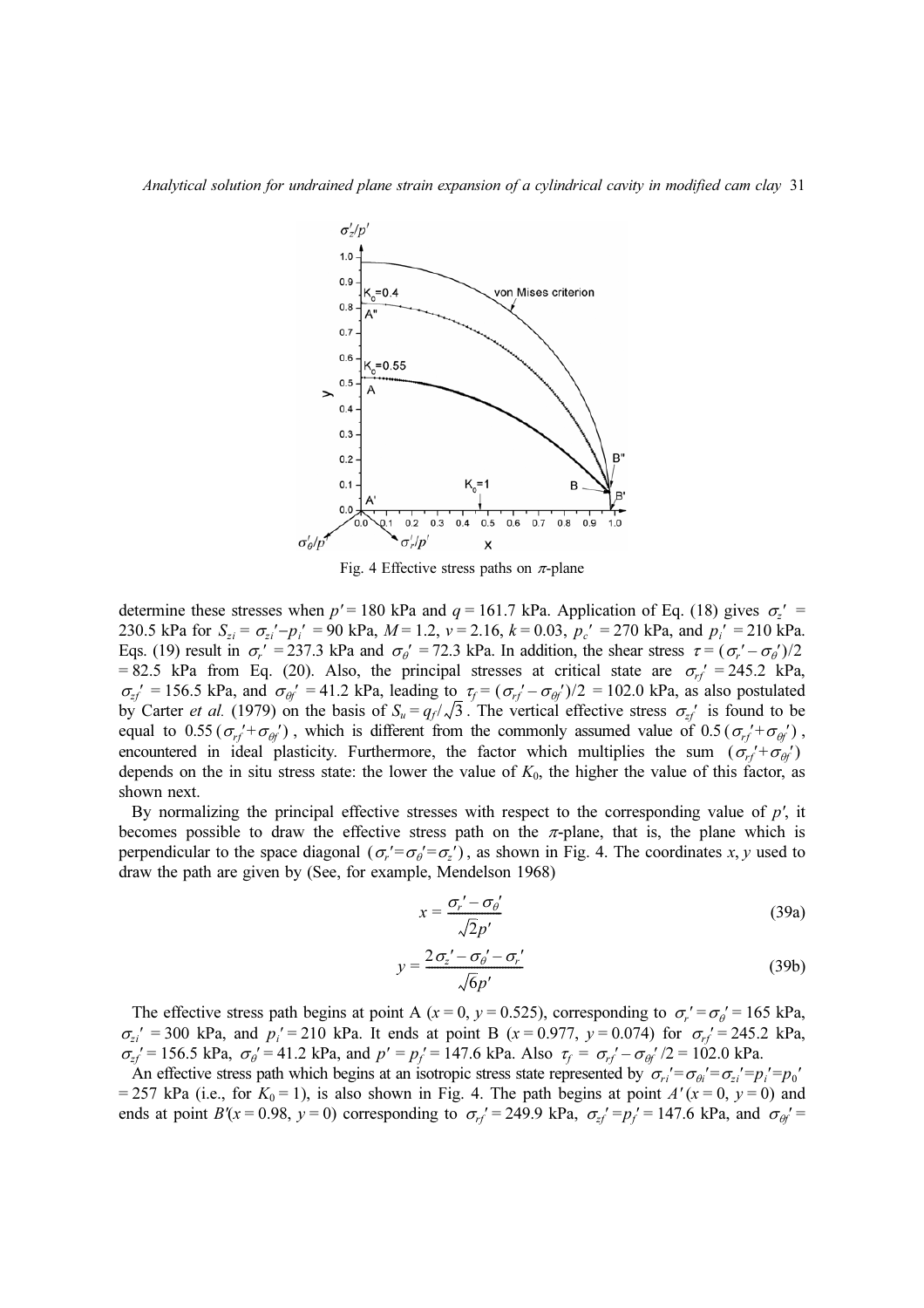45.3 kPa, implying that  $\sigma_{zf} = 0.5 (\sigma_{rf} + \sigma_{\theta f})$  and  $\tau_f = q_f / \sqrt{3} = 102.3$  kPa. In addition, the vertical effective stress  $\sigma_z'$  is equal to  $0.5(\sigma_r' + \sigma_{\theta}')$  throughout the shearing process in this case.

An additional effective stress path corresponding to  $K_0 = 0.4$  or  $\eta_i = 3(1 - K_0)/(1 + 2K_0) = 1$  has been included in Fig. 4 for comparison purposes. The initial stress state is represented by  $=q_i = 168.5$  kPa for  $\sigma_{zi} = 280.9$  kPa,  $\sigma_{ri} = \sigma_{\theta i} = 0.4 \sigma_{zi} = 112.4$  kPa, and  $S_{zi} = \sigma_{zi} - p_i = 112.4$ kPa. The principal effective stresses  $\sigma_r$ ,  $\sigma_{\theta}$ ,  $\sigma_z$  were again determined from Eqs. (18) and (19). The stress path begins at point A"  $(x=0, y=0.816)$  and ends at point B"  $(x=0.980, y=0.117)$ corresponding to  $\sigma_{rf} = 239.3$  kPa,  $\sigma_{zf} = 158.1$  kPa,  $\sigma_{\theta f} = 34.8$  kPa, and  $p'_f = 147.6$  kPa. As a result,  $\tau_f = \sigma_{rf} - \sigma_{\theta f}/2 = 102.3$  kPa. Again, this is equal to  $q_f/\sqrt{3} = 102.3$  kPa. In addition,  $\sigma_{zf} =$  $0.58(\sigma_{r}^{\prime}+\sigma_{\theta}^{\prime})$  .  $p_i' = q_i = 168.5$  kPa for  $\sigma_{zi'} = 280.9$  kPa,  $\sigma_{ri'} = \sigma_{\theta i'} = 0.4 \sigma_{zi'} = 112.4$  kPa, and  $S_{zi} = \sigma_{zi} - p_i'$  $\sigma_{\!\scriptscriptstyle r}^{\;\prime} \,,\,\, \sigma_{\!\scriptscriptstyle \theta}^{\;\prime} \,,\,\, \sigma_{\!\scriptscriptstyle z}^{\;\prime}$  $\sigma_{rf}'$  = 239.3 kPa,  $\sigma_{zf}'$  = 158.1 kPa,  $\sigma_{\theta f}'$  = 34.8 kPa, and  $p_{f}'$  $\tau_f = \sigma_{rf}' - \sigma_{\theta f}/2 = 102.3$  kPa. Again, this is equal to  $q_f/\sqrt{3} = 102.3$  kPa. In addition,  $\sigma_{zf}$ 

Examination of the end points of the effective stress paths shown in Fig. 4 indicates that they are all located on the same circle (i.e., a von Mises criterion), as they should be since  $q_f$  is constant  $(= 177.1 \text{ kPa})$  for these paths.

The maximum shear stress versus the finite (natural, logarithmic, or true) shear straincurve, obtained for  $K_0 = 0.55$  is shown in Fig. 5. While the maximum shear stress,  $\tau = (\sigma_r' - \sigma_\theta')/2$ , was calculated by means of Eq. (20), the shearing strain  $\gamma$  was found from Eq. (28a). The initial slope G' of the curve is equal to 7570 kPa. The ultimate value of  $\tau$ , that is,  $\tau_f = 102.0$  kPa. The deviator stress at failure  $q_f$  which corresponds to  $\tau_f = 102.0$  kPa is equal to 177.1 kPa, as shown in Fig. 3. Such value of  $q_f$  compares well with  $q_f = 176$ . kPa deduced from Carter *et al.* (1979) and  $q_f = 177.8$ kPa found from the numerical results given by Itasca (1995).

In Fig. 5 is also shown for comparison purposes the stress-strain curve obtained from the elastic perfectly plastic approach of Gibson and Anderson (1961), for  $G = 7570$  kPa and  $\tau_f = 102.0$  kPa. It appears that the latter relationship is relatively close to that obtained using modified Cam clay for the case studied.

The total radial stress  $\sigma_{ra}$  acting at the cavity interface was determined by means of Eq. (38b). It is presented in normalized form,  $\sigma_{rd}/\tau_f$ , in Figs. 6 and 7 as function of the cavity ratio  $a'/a$ . This



Fig. 5 Stress-strain curves for  $K_0 = 0.55$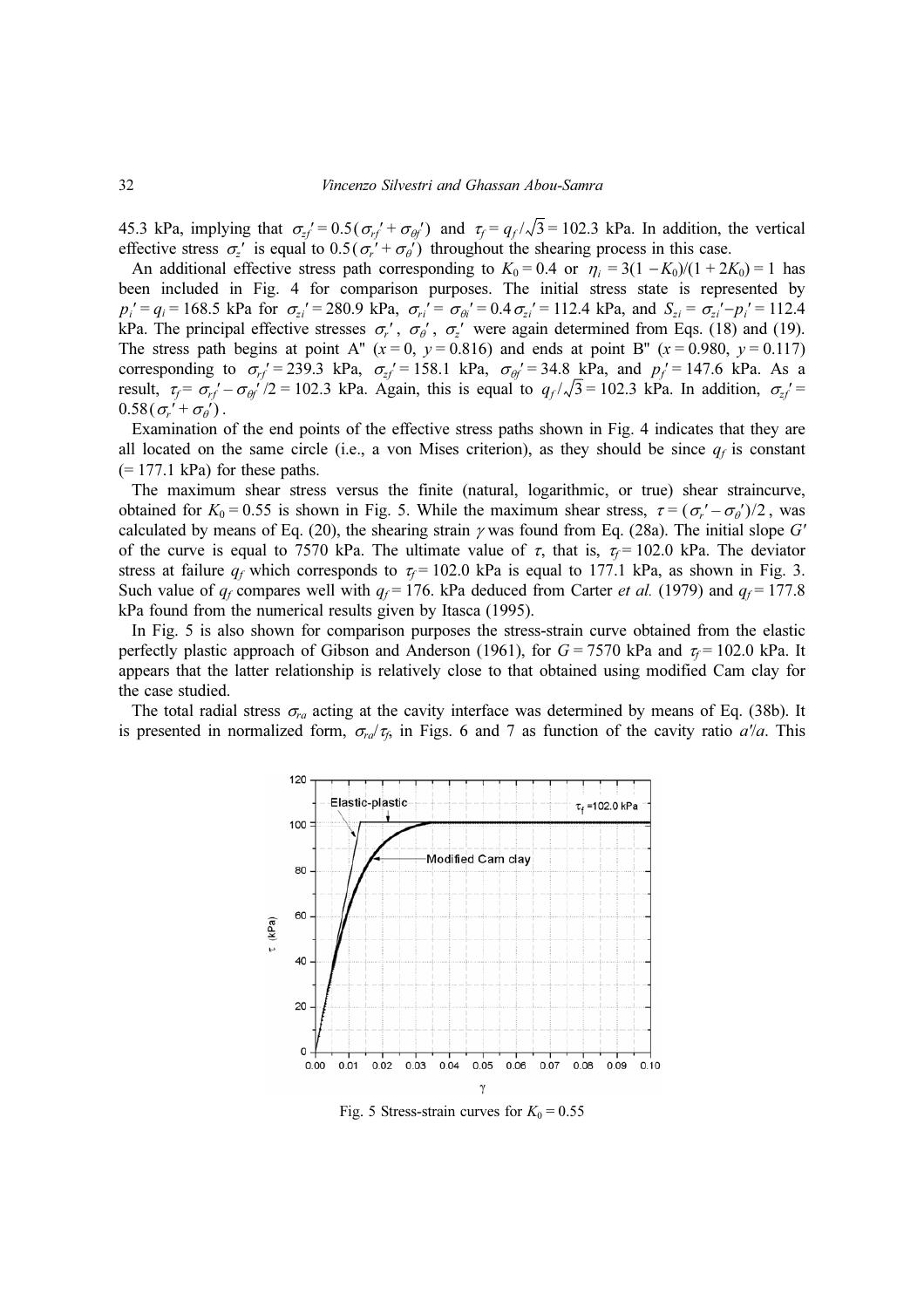Analytical solution for undrained plane strain expansion of a cylindrical cavity in modified cam clay 33



Fig. 6 Comparison of normalized pore pressure and total radial stress at the cavity interface with results obtained by Carter et al. (1979)



Fig. 7 Comparison of normalized pore pressure and total radial stress at the cavity interface with results reported by Itasca (1995)

ratio, which is equal to  $e^{\gamma_a/2}$  from Eq. (31), and to  $[1/(1-2\alpha_0)]^{1/2}$  from Eq. (37), reaches a value of 2 for  $\gamma_a = 1.386$  or  $\alpha_0 = 0.375$ . The normalized pore water pressure,  $u/\tau_f$ , is also reported in Figs. 6 and 7. The results are also compared with the curves obtained by Carter et al. (1979) and Itasca (1995) in Figs. 5 and 6, respectively. Examination of the relationships shown indicates that there is good agreement between the results obtained in this study and the numerical analyses reported by the latter investigators.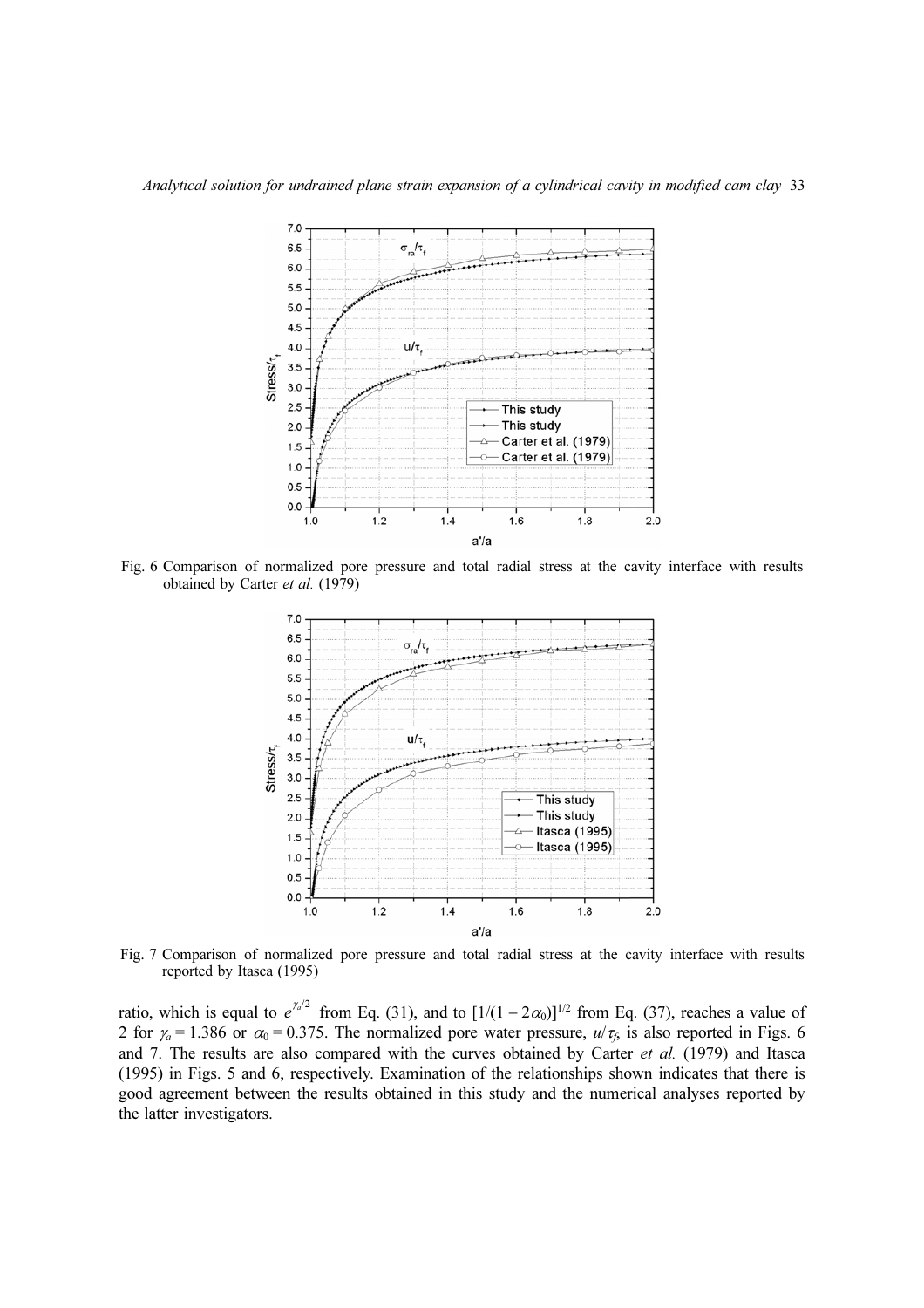

Fig. 8 Pore pressure and total radial stress response at the cavity interface as function of the Almansi tangential strain  $\alpha_0$ 

Fig. 8 presents the radial stress  $\sigma_{ra}$  and the excess pore water pressure u generated at the cavity interface as a function of the logarithm of the Almansi tangential strain  $\alpha_0$ . The limit values of the radial stress  $\sigma_{ra}$  and the pore pressure u acting at the cavity interface were determined by extending the upper limit  $\alpha_0$  of the integral in Eq. (38b) to  $\alpha_0 = 0.5$ , yielding  $\sigma_{rf} = 684$  kPa or 6.74 $\tau_f$  and



Fig. 9 Stress distributions after cavity expansion for  $a/a = 2$  and comparison with results obtained by Carter et al. (1979)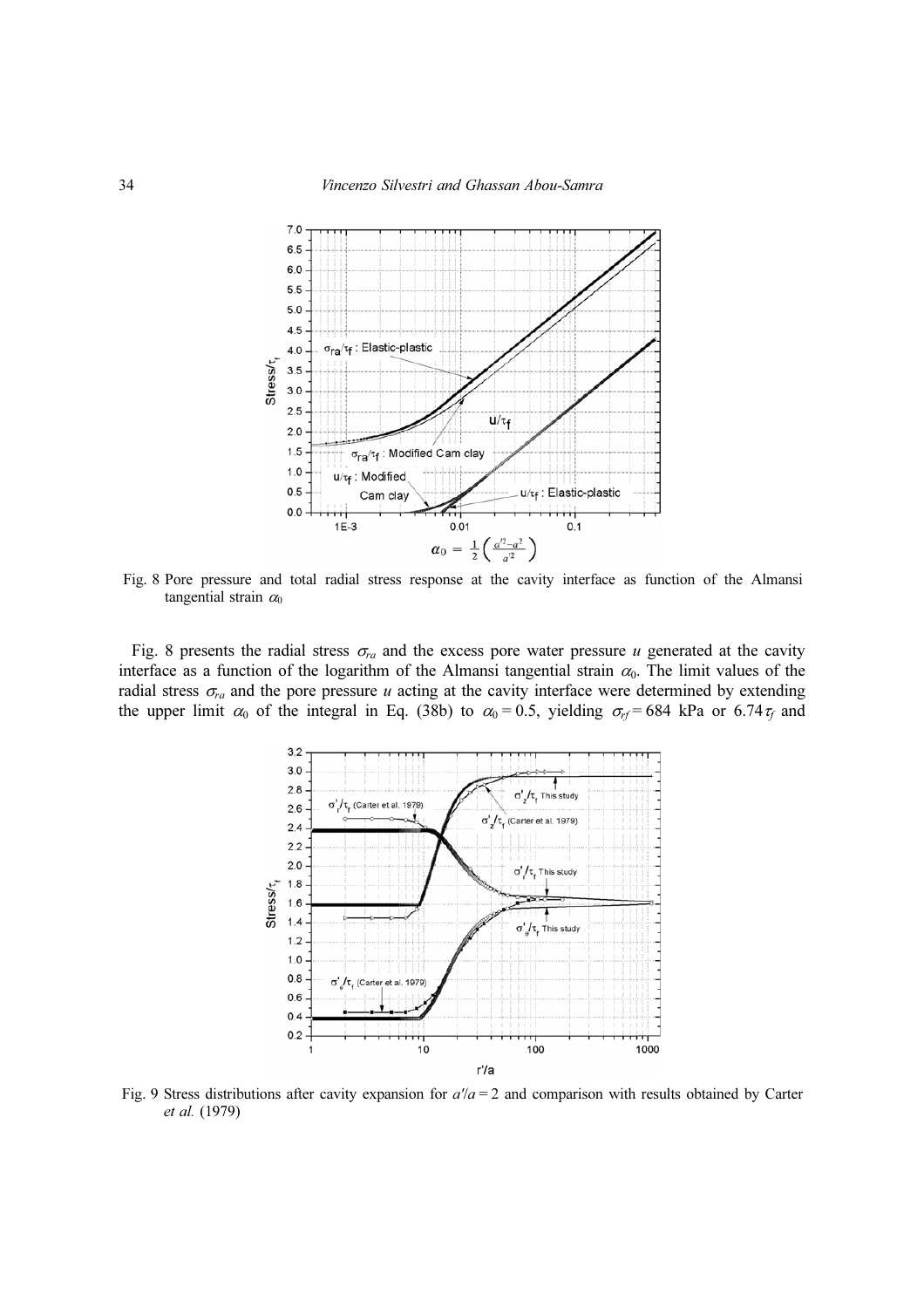

Fig. 10 Stress distributions after cavity expansion for  $a/a = 2$  and comparison with results reported by Itasca (1995)

 $u_f$  = 429 kPa or 4.33 $\tau_f$ , with  $\tau_f$  = 102.0 kPa. Such values compare well with  $\sigma_{rf} \approx 6.6 \tau_f$  and  $u_f \approx 4.2 \tau_f$  (Carter *et al.* 1979), and  $\sigma_{rf} \approx 7.0 \tau_f$  and  $u_f \approx 4.5 \tau_f$  (Itasca 1995), respectively.

In Fig. 8 are also shown for comparison purposes, the corresponding relationships obtained using the elastic perfectly plastic approach of Gibson and Anderson (1961), for  $G = 7570$  kPa and  $\tau_f = 102$ kPa. Examination of the curves reported in Fig. 8 indicates that in the plastic region the excess pore pressure given by the elastic perfectly plastic relationship is practically equal to that obtained from modified Cam clay. In addition, the limit radial pressure  $\sigma_{rf}$  and the excess pore pressure  $u_f$  which are given by  $\sigma_{rf} = \sigma_{ri} + S_u \ln[1 + \ln(G/\tau_f)]$  and  $u_f = S_u \ln(G/\tau_f)$  for the elastic perfectly plastic model are equal, respectively, to  $\sigma_{rf} = 706.3$  kPa or  $6.92 \tau_f$  and  $u_f = 439.3$  kPa or 4.31  $\tau_f$ .

It is also interesting to observe that the slopes of the relationships deduced from modified Cam clay shown in Fig. 8, that is,  $d\sigma_{rd}/dln\alpha_0$  and  $du/dln\alpha_0$ , are approximately equal to one for strains  $\alpha_0 \ge 0.025$  corresponding to  $a'/a \ge 1.026$  or  $\gamma_a \ge 0.051$ .

Figs. 9 and 10 present the distributions of the effective stresses around the cylindrical cavity when the cavity ratio  $a/a = 2$ . The results are compared first with those obtained by Carter *et al.* (1979) in Fig. 9, and second with those reported by Itasca (1995) in Fig. 10. The curves reported by Carter et al. (1979) had to be shifted horizontally because the initial radius of the cavity was chosen to be  $r/$ . Examination of the curves shown in these two figures indicates once again that the results 3 obtained in this study compare well with those reported by the latter authors. The good agreement is due in large part to the fact that the end point of the stress path for  $K_0 = 0.55$  is relatively close to that found for  $K_0 = 1$ , as shown in Fig. 4.

## 5. Conclusions

The following main conclusions are drawn on the basis of the contents of this paper.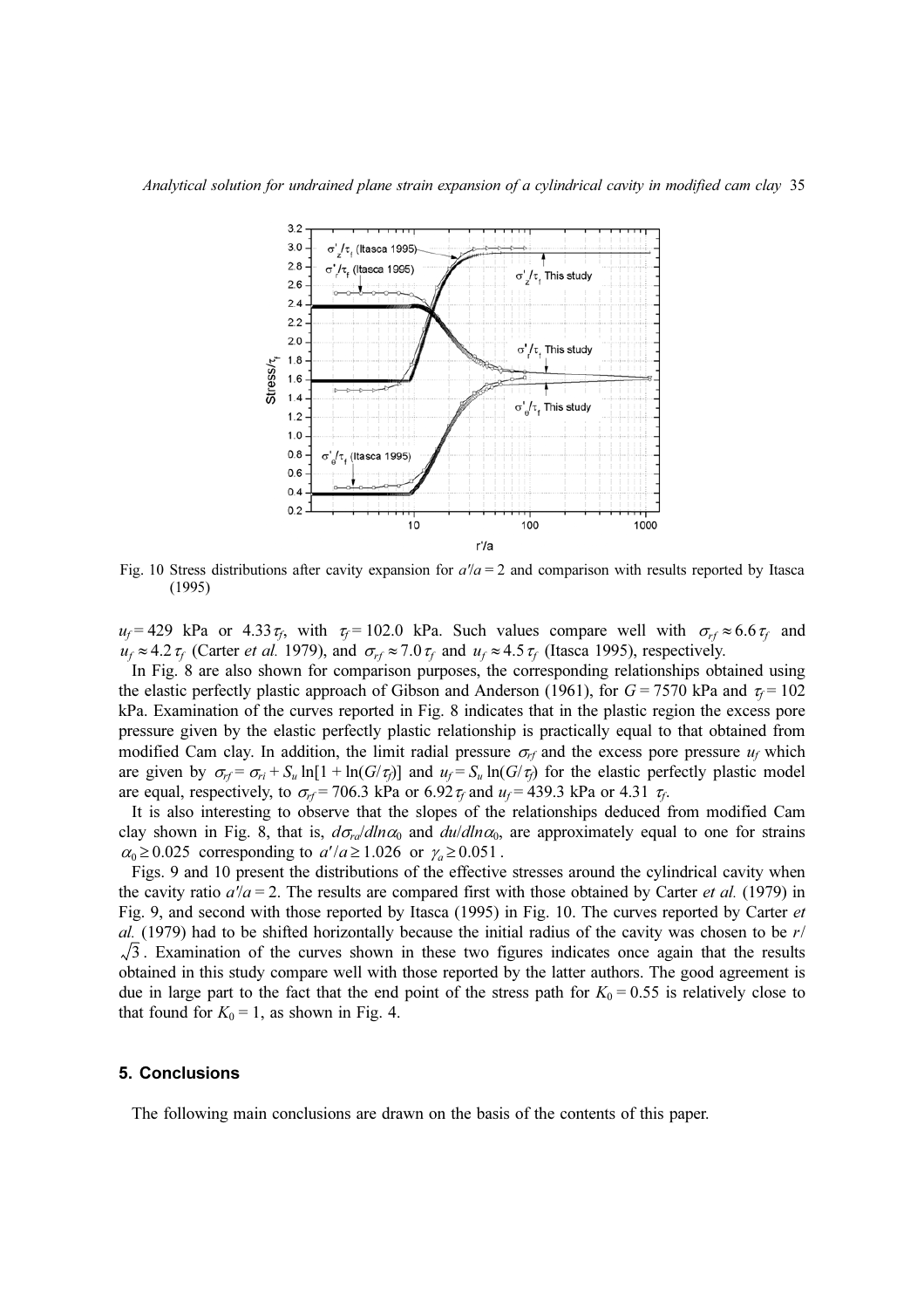The principal stresses  $\sigma_r'$ ,  $\sigma_{\theta}$ ,  $\sigma_z'$  generated around an expanding cylindrical cavity are determined from the modified Cam Clay stress-strain relationships. It is shown that the vertical effective stress  $\sigma_z'$  is not equal, in general, to the mean of the other two principal stresses,  $\sigma_r'$  and  $\sigma_{\theta}$ ', at critical state. However,  $\sigma_{z}$ ' is always equal to  $0.5(\sigma_{r} + \sigma_{\theta})$  when shearing commences from an isotropic stress state.

The stress-strain relationships are applied to the expansion of a cylindrical cavity in remoulded Boston Blue clay. The results compare well with those obtained from finite element and finite difference studies by Carter *et al.* (1979) and Itasca (1995), respectively.

## Acknowledgments

The authors wish to acknowledge the financial support provided by the Natural Sciences and Engineering Research Council of Canada (NSERC). The authors also express their gratitude to the reviewers for their constructive comments, which allowed to improve the quality of the paper.

## References

- Baguelin, F., Jezequel, J.F., Lemée, E. and LeMehaute, A. (1972), "Expansion of cylindrical probes in cohesive soils", J. Soil Mech. Found. Div. - ASCE, 98(11), 1129-1142.
- Baguelin, F., Jezequel, J.F. and Shields, D.H. (1978), The pressuremeter and foundation engineering, Trans Tech Publications, Clausthall, Germany.
- Carter, J.P., Randolph, M.F. and Wroth, C.P. (1979), "Stress and pore pressure changes in clay during and after the expansion of a cylindrical cavity", Int. J. Numer. Anal. Method. Geomech., 3(4), 305-322.
- De Sousa Coutinho, A.G.F. (1990), "Radial expansion of cylindrical cavities in sandy soils: application to pressuremeter tests", Can. Geotech. J., 27(6), 737-748.
- Gibson, R.E. and Anderson, W.F. (1961), "In-situ measurement of soil properties with the pressuremeter", *Civil* Eng. Public Works Rev., 56(658), 615-618.
- Hill, R. (1950), The mathematical theory of plasticity, Oxford University Press, London, England.
- Hill, R., Lee, E.H. and Tupper, S.J. (1947), "The theory of combined plastic and elastic deformation with particular reference to a thick tube under internal pressure", Proceedings of the Royal Society of London, Series A, **191**(1026), 278-303.
- Itasca. (1995), FLAC Version 3.3. Itasca Consulting Group, Inc., Minneapolis.
- Ladanyi, B. (1972), "In-situ determination of undrained stress-strain behaviour of sensitive clays with the pressuremeter", Can. Geotech. J., 9(3), 313-319.
- Mendelson, A. (1968), Plasticity: theory and application, MacMillan, New York.
- Nadai, A. (1950), Theory of flow and fracture of solids, Vol.1. McGraw-Hill, New York.
- Palmer, A.C. (1972), "Undrained plane-strain expansion of a cylindrical cavity in clay: a simple interpretation of the pressuremeter test", Géotechnique, 22(3), 451-457.
- Perić, D. and Ayari, M.A. (2002), "On the analytical solution for the three-dimensional invariant Cam clay model", Int. J. Plasticity, 18, 1061-1082.
- Randolph, M.F., Carter, J.P. and Wroth, C.P. (1979), "Driven piles in clay-the effects of installation and subsequent consolidation", Géotechnique, 24(4), 361-393.
- Silvestri, V. and Abou-Samra, G. (2011), "Application of the exact constitutive relationship of modified Cam clay to the undrained expansion of a spherical cavity", *Int. J. Numer. Anal. Method. Geomech.*, 35(1), 53-66.
- Silvestri, V. and Abou-Samra, G. (2009), "Analytical solution of stress-strain relationship of modified Cam clay in undrained shear", Geomechanics & Engineering, 1(4), 263-274.
- Wood, D.M. (2007), Soil behaviour and critical state soil mechanics, Cambridge University Press, Cambridge.